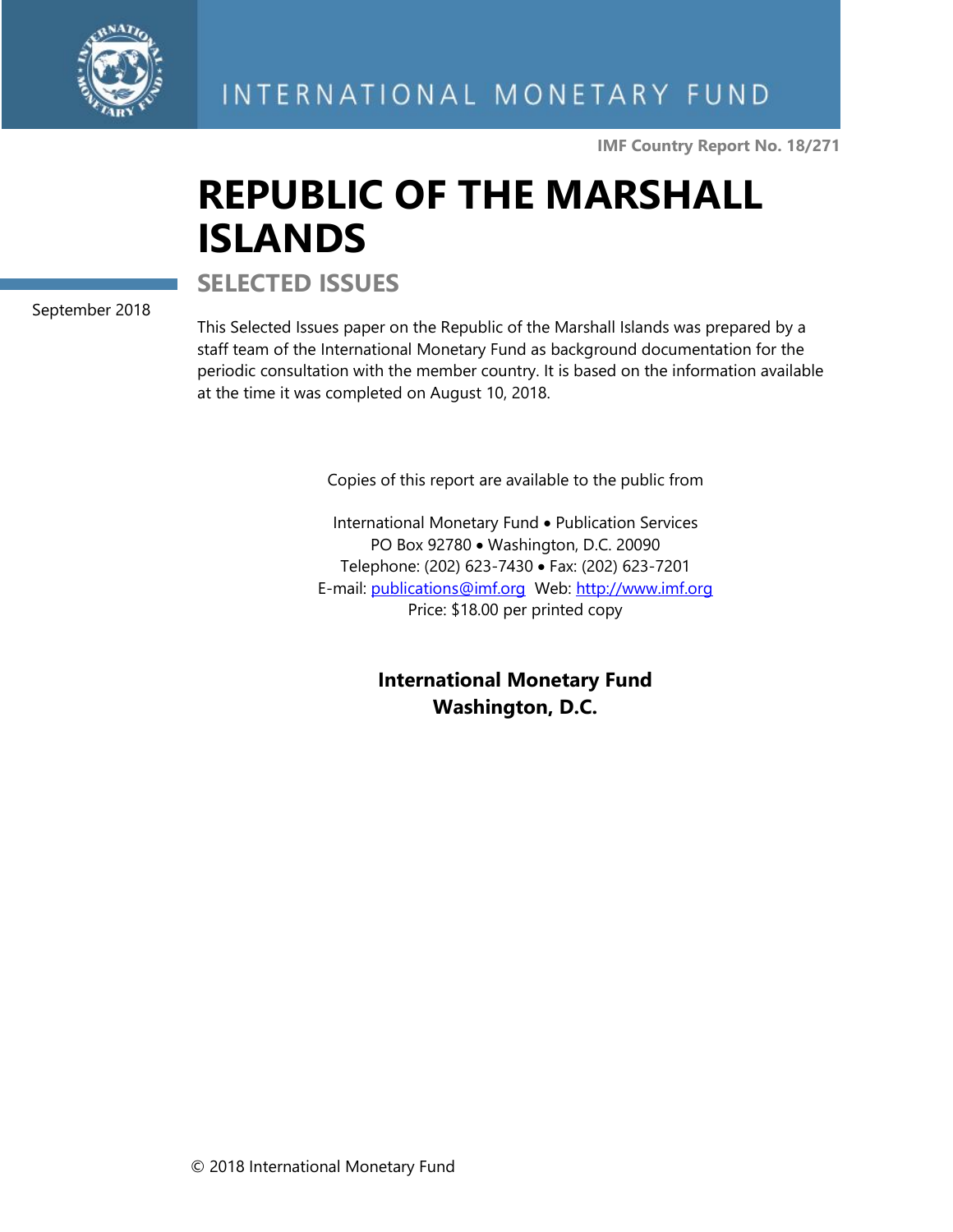

INTERNATIONAL MONETARY FUND

# **REPUBLIC OF THE MARSHALL ISLANDS**

**SELECTED ISSUES**

August 10, 2018

Approved By **Asia and Pacific Department**

Prepared by Leni Hunter (APD) and Nadine Schwarz, Jonathan Pampolina (both LEG)

# **CONTENTS**

| B. Some Background on Privately Issued Virtual Currencies/Crypto Assets ____________8 |  |
|---------------------------------------------------------------------------------------|--|
|                                                                                       |  |
| D. Some Considerations About the Potential Benefits of the SOV ___________________ 12 |  |
| E. Some Considerations About the Potential Risks and Challenges of the SOV _______ 12 |  |
|                                                                                       |  |
| <b>FIGURE</b>                                                                         |  |
| 11 Initial Issuance of 24 Million SOV, and Distribution of RMI's 12 Million SOV 11    |  |

| -<br>References |  |
|-----------------|--|
|                 |  |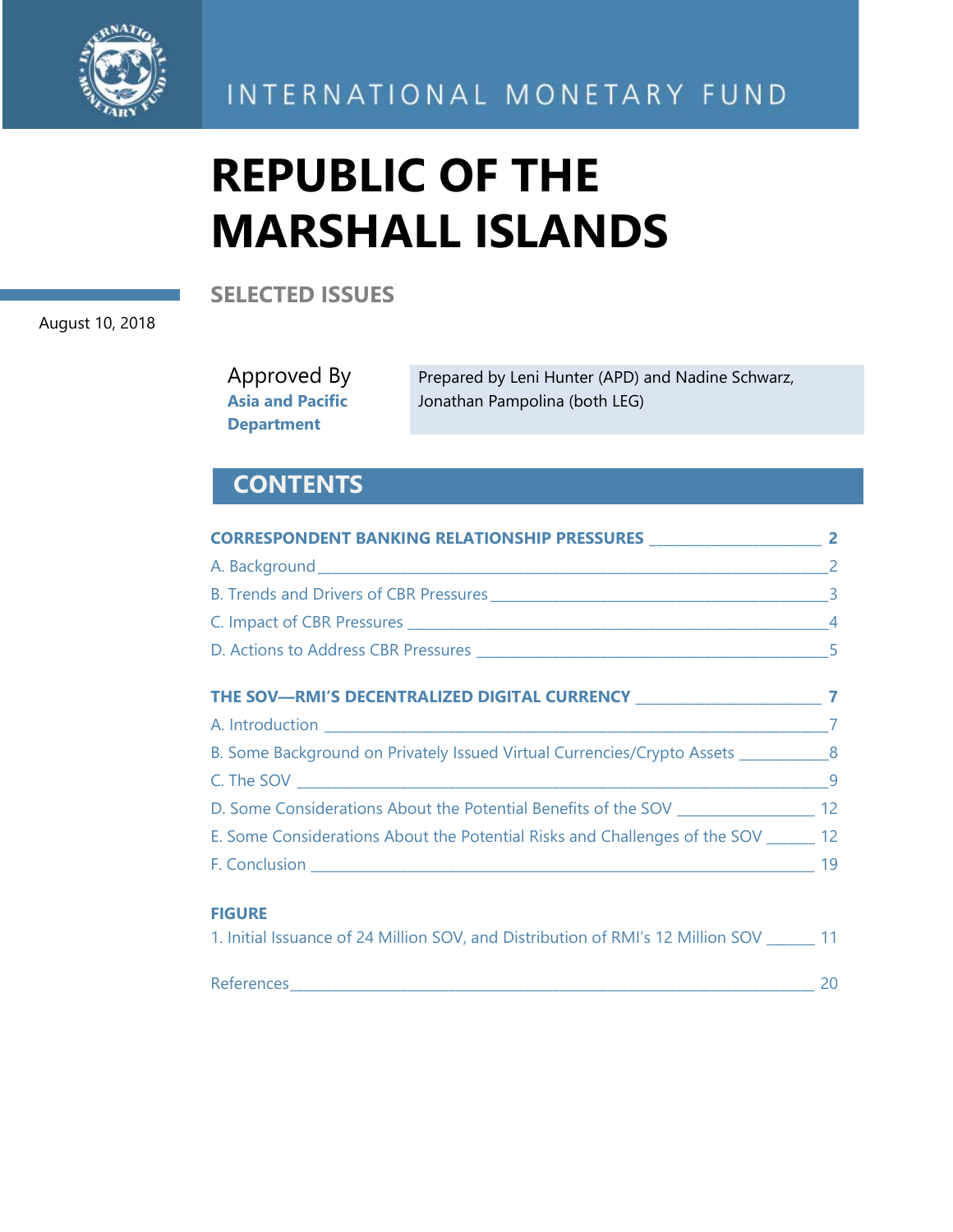# **CORRESPONDENT BANKING RELATIONSHIP PRESSURES[1](#page-2-0)**

#### **A. Background**

**1. Correspondent banking relationships (CBRs) are important to RMI's economy**. RMI uses the U.S. dollar as legal tender and currently does not have a monetary authority. The country has a high dependence on external aid from the United States. With the 2003 Compact of Free Association Agreement between RMI and the United States (the 2003 Compact Agreement), the U.S. has committed to providing annual grants averaging US\$36 million over 2004-23 (approximately [2](#page-2-1)0% of annual GDP).<sup>2</sup> For these aid flows to reach their financial recipients, CBRs and local banks are needed. Similarly, Marshallese citizens who work for the U.S. military and U.S.-based companies in the Kwajalein Atoll rely on their local bank accounts to receive salaries from their U.S. employers through a U.S.-based bank. Remittance flows are primarily coursed through the two money transfer operators (Western Union and Moneygram), which also rely to some extent on the CBRs of the banks in the RMI.

**2. RMI's two banks currently have access to the U.S. financial system**. The Bank of the Marshall Islands (BOMI) is a domestic financial institution providing banking services to a substantial portion of the population and operates five branches throughout RMI, including on the Kwajalein Atoll. The First Hawaiian Bank (FHB), a subsidiary of BNP Paribas, is the BOMI's only remaining U.S. CBR. That said, in 2014, FHB issued a notice of CBR termination, which is to become effective once BOMI secured alternative arrangements (see discussion later). BOMI previously had two additional U.S. dollar CBRs, which were terminated in 2007.<sup>[3](#page-2-2)</sup> The other bank operating in the RMI, the Bank of Guam (BoG), is a foreign-owned bank with one branch in the main island of Majuro. It has its own American Bankers Association routing numbers to facilitate wire transfers from international locations and its deposits are insured by the U.S. Federal Deposit Insurance Corporation.

**3. RMI, through the Trust Company of the Marshall Islands (TCMI), provides offshore corporate and maritime registry services**. Under a 1990 joint venture agreement, TCMI administers the maritime and corporate registries in the RMI. Under the current legal framework, non-resident entities (i.e., not doing business in the country) can be established and registered in RMI (e.g., non-resident domestic corporations, limited liability companies, general partnerships, and domestic limited partnerships). It was previously reported that in 2010 as many as 30,000 nonresident entities were registered with TCMI, and since then, there has been a significant increase in the number of non-resident registrations.<sup>[4](#page-2-3)</sup> With respect to the maritime registry, more than 4,405

<span id="page-2-0"></span><sup>&</sup>lt;sup>1</sup> Prepared by Jonathan Pampolina.

<span id="page-2-1"></span><sup>&</sup>lt;sup>2</sup> IMF, 2016 Article IV Consultation (CR/16/260).

<span id="page-2-2"></span><sup>&</sup>lt;sup>3</sup> Chase Manhattan and Citizen's Security Bank (acquired by ANZ).

<span id="page-2-3"></span><sup>4</sup> APG[, Mutual Evaluation Report:](http://www.apgml.org/includes/handlers/get-document.ashx?d=77fdeb02-a5e6-44d1-a16d-b7394cb364cf) Republic of the Marshall Islands (2011).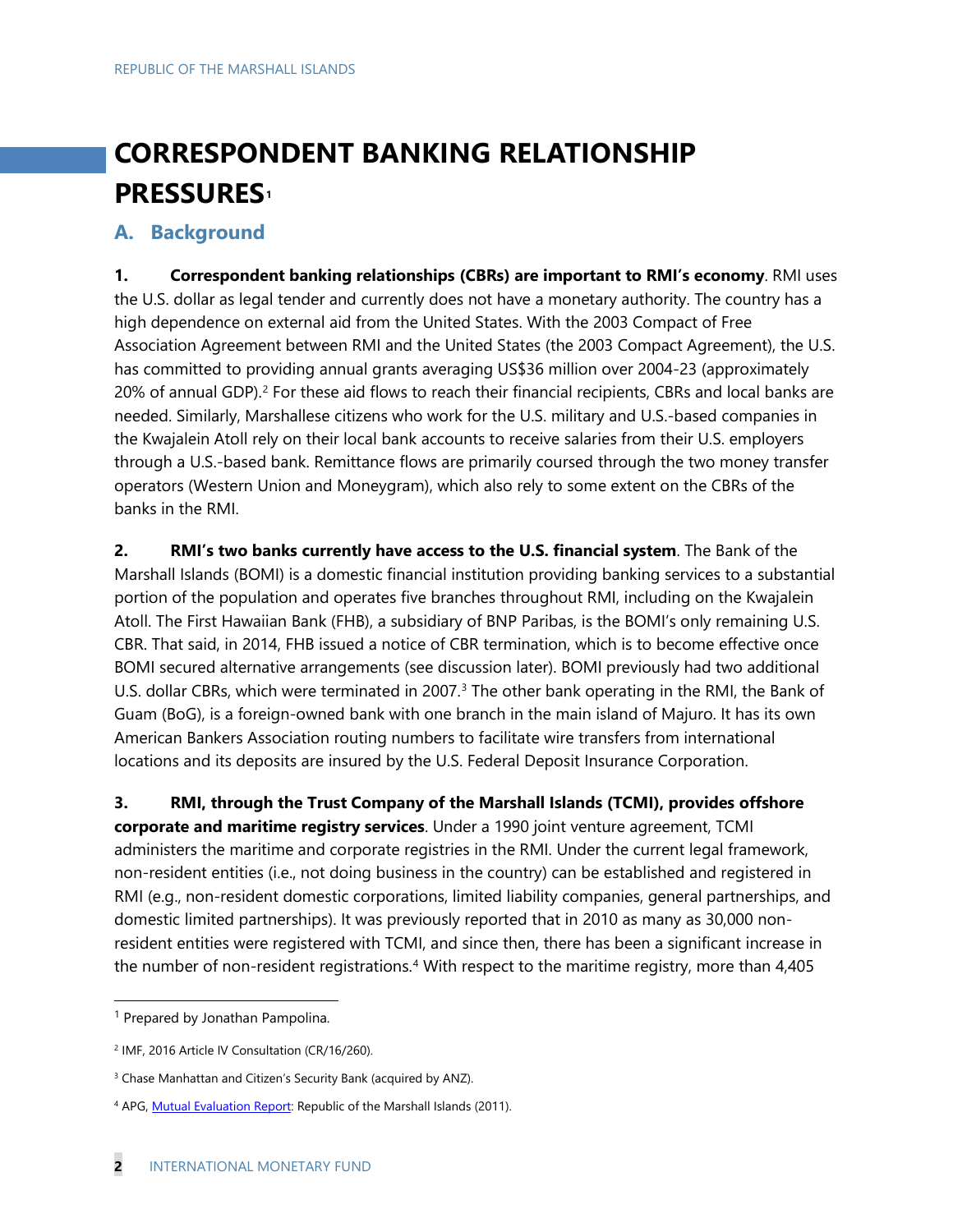maritime vessels (161 million in gross tons) are registered with TCMI as of June 2018. With twentyseven offices worldwide, the RMI registries offer advantages including tax exemptions to nonresident companies on all incomes, port State control records with the U.S. and other major port countries (which facilitate faster processing of shipments), and the expertise of its personnel on maritime vessels and other matters. TCMI promotes a "one-stop shop solution" for maritime vessels and its offshore registry primarily caters to the company formation requirements of those entities in its shipping registry (e.g., asset management, yacht/vessel ownership, manning services). TCMI provides a portion of its earnings to the RMI government, pursuant to periodic agreements with the authorities, and submits its financial statements to the government, which are not publicly available. Under the 2017 appropriations act, a total of \$7.5 million (3.3% of GDP) from the ship registry was expected to be provided to the government budget in Fiscal Year 2018.

#### **B. Trends and Drivers of CBR Pressures**

**4. BOMI, RMI's only domestic bank, faces risks of an imminent termination of its CBR**  with FHB. In June 2014, BNP Paribas (FHB's parent company) was sanctioned by U.S. regulators with a record US\$8.9 billion fine for violations of the sanctions list of the Office of the Foreign Assets Control. As part of the settlement, BNP Paribas agreed to a twenty-four month prohibition on its U.S. dollar clearing services as a correspondent bank, an agreement which also covered services provided by its subsidiaries including FHB.<sup>[5](#page-3-0)</sup> BNP Paribas thereafter directed FHB to sever all of its CBR ties with foreign banks, including BOMI. In October 2014, FHB notified BOMI of its intention to terminate its CBR by end-2014. Following interventions by U.S. agencies due to RMI's strategic importance and the commitments under the 2003 Compact Agreement, BNP Paribas granted a special temporary exemption for FHB to maintain the current CBR with BOMI until the latter has secured alternative CBR arrangements. BOMI was required to submit to FHB and BNP Paribas quarterly reports on its progress. BNP Paribas and FHB nevertheless reserved the right to terminate the CBR should they find that the transactions in BOMI's CBR account are inconsistent with the intended use or violated U.S. regulations.

#### **5. Weak implementation of the anti-money laundering and combating the financing of terrorism (AML/CFT) framework by the authorities contributes to CBR pressures in RMI.** In

2011, the Asia Pacific Group on Money Laundering (APG) highlighted shortcomings in the RMI's AML/CFT framework and in its implementation, including with respect to the AML/CFT supervisory framework. These included inadequate information to carry out regular offsite compliance monitoring, as well as the lack of onsite examinations.<sup>[6](#page-3-1)</sup> The Banking Commission (RMI's financial and AML/CFT supervisor for banks) pointed to the banks' unsatisfactory submission of reports as contributing factors to poor compliance monitoring and supervision. Human resource constraints, including insufficient training, have also contributed to the ineffective AML/CFT supervision by the Banking Commission. Some officials of the private banks noted that onsite examinations were not regularly performed by the Banking Commission (e.g., banks said that the previous inspections were

-

<span id="page-3-0"></span><sup>&</sup>lt;sup>5</sup> New York State Department of Financial Services[, Consent Order: BNP Paribas, S.A.](http://www.dfs.ny.gov/about/ea/ea140630.pdf) dated June 29, 2014.

<span id="page-3-1"></span><sup>&</sup>lt;sup>6</sup> APG[, Mutual Evaluation Report:](http://www.apgml.org/includes/handlers/get-document.ashx?d=77fdeb02-a5e6-44d1-a16d-b7394cb364cf) Republic of the Marshall Islands (2011).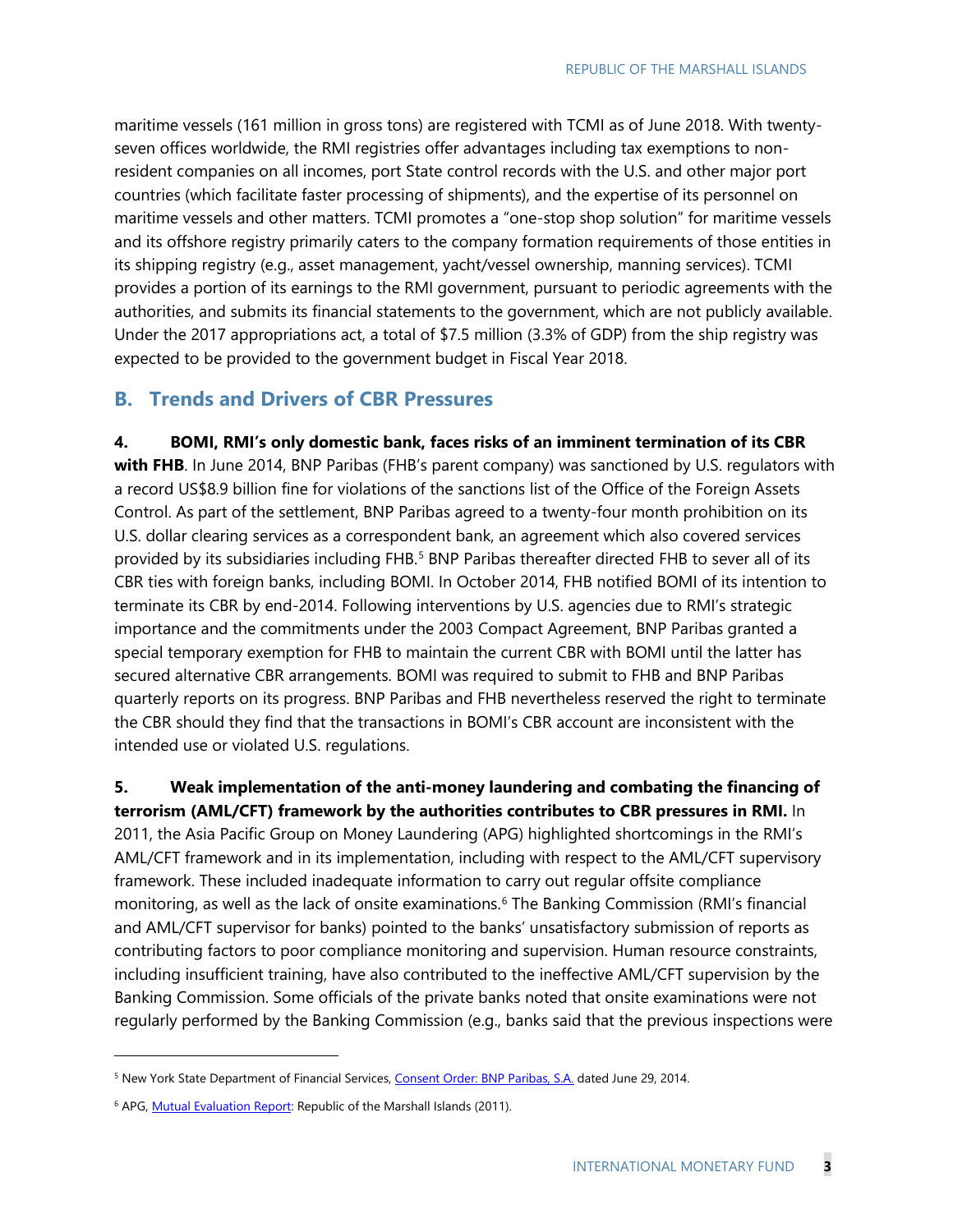more than several years ago). The weak AML/CFT regulatory environment adds to perceived risks accompanying CBRs with RMI banks.

**6. Another source of risks to RMI's reputation are the vulnerabilities in the offshore corporate and maritime registries related to tax transparency and ownership information.** The 2011 APG report found that the registry of non-resident companies does not contain accurate and current information on beneficial and legal ownership since there is no mandatory requirement to provide such information during registration nor is there an ongoing requirement to inform TCMI of any ownership changes. Non-resident companies are also permitted to issue bearer shares, even if resident domestic corporations are prohibited from doing so. The APG thus encouraged the RMI authorities to make disclosure of beneficial ownership a mandatory requirement for non-resident corporations and to implement measures to prevent the misuse of bearer shares. At present, the shortcomings continue to be a challenge, since RMI was recently included in the European Union's (EU) list of non-cooperative jurisdictions in taxation matters.[7](#page-4-0) Although the country was removed from the EU list in March 2018 after the authorities made high level commitments, there are still public concerns about the degree of entity transparency. For example, the Tax Justice Network, a non-profit organization, identified RMI as one of the top secrecy jurisdictions based on the scale of their offshore financial activities and gave the country poor ratings with respect to the legal entity transparency criteria.<sup>[8](#page-4-1)</sup> TCMI claims to timely respond to RMI authorities' requests for information by providing ownership information on non-resident companies based on their records.<sup>[9](#page-4-2)</sup> However, the quality and accuracy of the ownership information provided may be limited due to the absence of mandatory requirements for availability of ownership information in line with international standards. The presence of the offshore corporate and maritime registries contributes to the country's overall reputation risk, even if these registries and registered non-resident companies have little to no relationship or transactions with the banks operating in the country.<sup>[10](#page-4-3)</sup>

#### **C. Impact of CBR Pressures**

**7. The termination of BOMI's CBR with FHB would be expected to have significant negative economic repercussions without alternative arrangements.** If BOMI was unable to secure alternative CBR arrangements and FHB decided to sever its CBR, BOMI's ability to serve its clients' needs would be substantially diminished owing to the lack of access to U.S. dollar clearing services. Disruptions to payment flows related to the grants under the 2003 Compact Agreement and other external aid would be expected. Marshallese citizens working for the U.S. military and U.S.-based companies would be particularly hard hit by such disruption since their salaries are ordinarily encashed or deposited with the BOMI branch in Kwajalein Atoll. Owing to policy

<span id="page-4-0"></span><sup>&</sup>lt;sup>7</sup> Council of the European Union, **EU List of Non-Cooperative Jurisdictions for Tax Purposes (December 5, 2017). The country was** also previously included in the Organization for Economic Co-operation and Development's (OECD) list of uncooperative tax havens, but exited the list in 2007.

<span id="page-4-1"></span><sup>&</sup>lt;sup>8</sup> Tax Justice Network, 2018 Financial Secrecy Index.

<span id="page-4-2"></span><sup>&</sup>lt;sup>9</sup> Most foreign requests for information received by the Domestic Financial Intelligence Unit involve information pertaining to ownership of non-resident companies registered with TCMI.

<span id="page-4-3"></span><sup>&</sup>lt;sup>10</sup> In fact, BOMI has a policy in place that prohibits it from dealing with non-resident companies.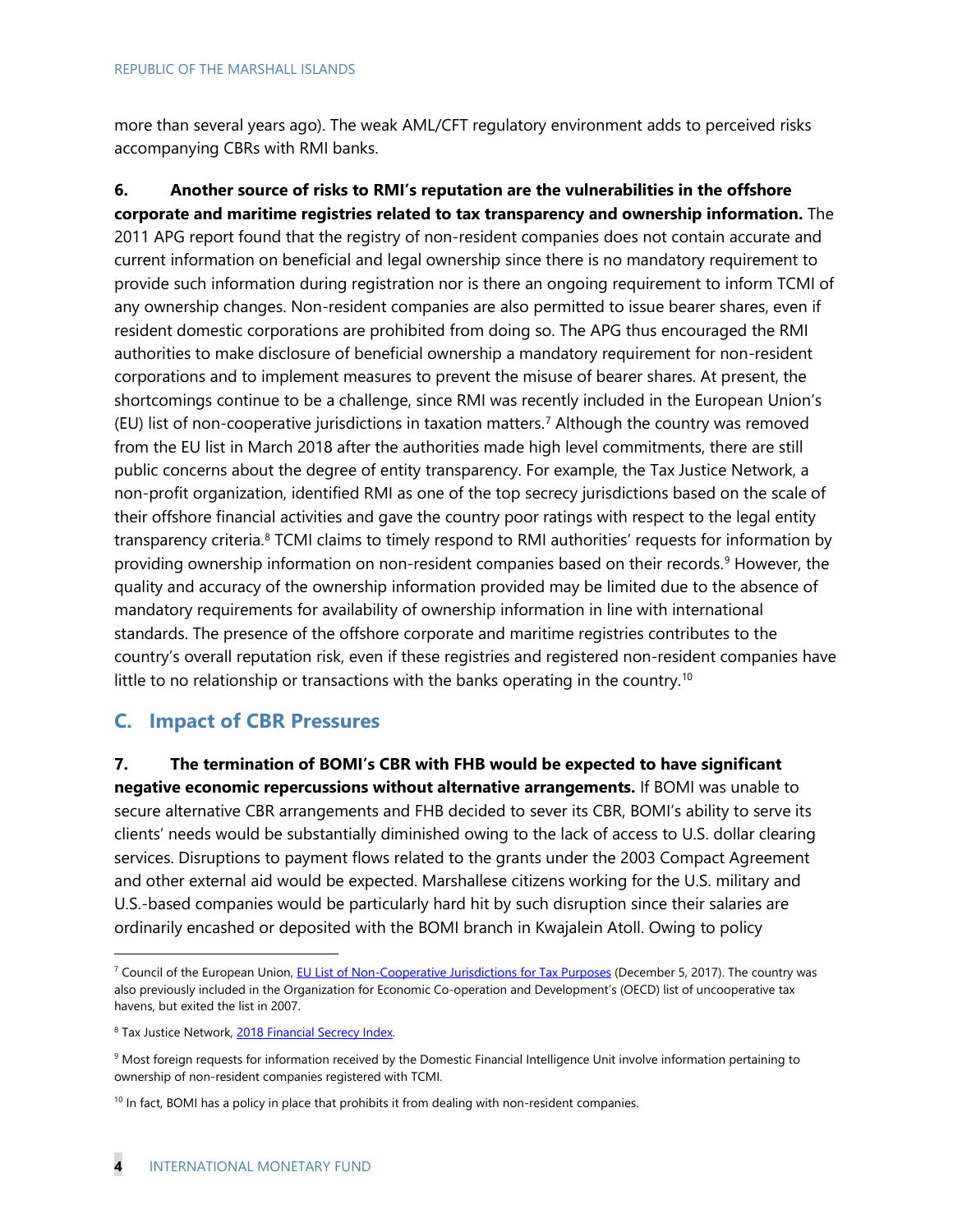restrictions, the U.S.-based bank providing services to the American military and other American personnel in Kwajalein Atoll are not permitted to bank Marshallese citizens.

**8. BoG's continuing access to the U.S. financial system could mitigate the impact of the termination of BOMI's CBR, but would not resolve all challenges and risks.** The BoG provides an alternative to Marshallese citizens who require banking services for cross-border payments or transactions. Since the BoG is monitored and regulated by several U.S. agencies, its direct access to the U.S. financial system is less at risk as compared to a respondent bank that relies on its CBRs with a foreign correspondent bank. Nevertheless, the concentration of U.S. dollar cross-border payments or transactions into BoG presents challenges unrelated to the domestic context, owing to the bank's foreign-ownership (e.g., potential effects of business decisions of bank headquarters). Its lack of presence or branches in other islands (e.g., Kwajalein Atoll) may limit the scope of banking services that BoG can offer to the country, which could prove problematic for Marshallese citizens needing to encash or deposit their salaries from the U.S. military or U.S.-based companies. While the BoG has established AML/CFT controls and uses electronic systems for detecting and filing suspicious transaction reports, the impact to RMI's dollarized economy of any future major scandal or violation of U.S. regulations involving BoG could be heightened since the bank will be the sole remaining access point to the U.S. financial system. The potential issuance of the decentralized digital currency could increase the ML/TF risk profile of the country, and impact the decision and risk assessment of BoG's headquarters.[11](#page-5-0)

**9. The general impact of CBR pressures on overall remittance flows do not appear to be significant at present.** BOMI provides Moneygram services for sending and receiving cash without the need of a bank account. Western Union provides money transfer services through its two branches in Majuro and Kwajalein Atoll. Western Union applies company-wide AML/CFT controls including customer due diligence measures (identification of sender and recipient, source of funds, senior management approval for transactions above a threshold), automated record-keeping system and independent reviews of their systems. Owing to limited information, the RMI authorities were not able to provide insights on the potential impact of CBR pressures to remittance flows. However, the Banking Commission is developing CBR forms for banks and money transfer operators to receive data on volumes and values of funds sent and received on a monthly basis. Money transfer operators nevertheless have not noticed any significant change in the volume or value of the remittances in the past few months. The costs of remittances for both money transfer operators seem to remain steady without any significant price fluctuations. Except for those Marshallese citizens receiving salaries from U.S. military or U.S.-based companies in the Kwajalein Atoll, the projected impact of the termination of BOMI's CBR to the country's overall remittances remains unclear at present, especially since money transfer operators offer an alternative remittance channel.

#### **D. Actions to Address CBR Pressures**

**10. BOMI officials are seeking to secure alternative arrangements and address CBR pressures**. They are consulting with legal experts to establish a clearing house facility in Hawaii that

<span id="page-5-0"></span><sup>&</sup>lt;sup>11</sup> See also Selected Issues Paper "The SOV-RMI's decentralized digital currency."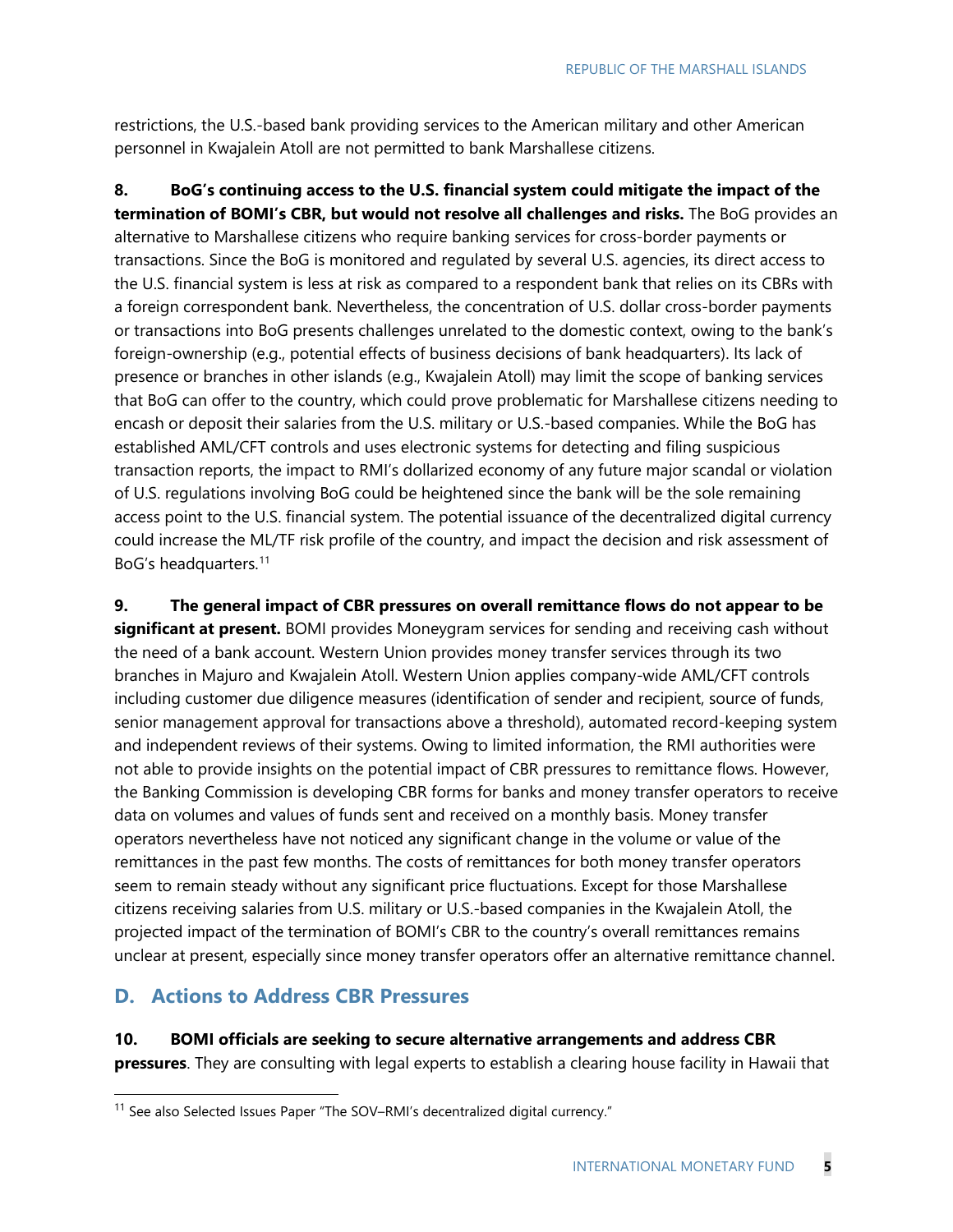would enable the bank to have direct access to the U.S. financial system for check-clearing and wire transfer services. Given the required approvals from several U.S. authorities (e.g., U.S. Federal Reserve) and the need for compliance with U.S. banking and AML/CFT regulations, the processing of BOMI's application is expected to be lengthy and protracted. BOMI had approached other U.S. banks to start new CBRs, but these efforts have so far not been successful, owing to these banks' concerns about risk management in RMI, costs and profits. With technical support from FHB, BOMI continues to strengthen its AML/CFT compliance program and has instituted additional controls including upgrading its AML/CFT software for detecting suspicious transactions, an independent audit of its AML/CFT system, designation of compliance officers, and training of BOMI staff.

**11. The RMI authorities are strengthening the effectiveness of the AML/CFT framework**. As

regards AML/CFT supervision, RMI authorities, with assistance from the Financial Services Volunteer Corps (a U.S.-based non-profit organization), have amended the Banking Act to strengthen the legal framework for AML/CFT supervision (e.g., ensuring supervisory coverage of other financial institutions and designated non-financial businesses and professions). They are also developing manuals and procedures to enhance the effectiveness of AML/CFT supervision. The Banking Commission is conducting on-site AML/CFT examinations of banks and provides support to BOMI with respect to the latter's quarterly reporting to FHB and BNP Paribas (e.g., updates on strengthening the AML/CFT supervisory framework and implementation). In this respect, supervisory personnel have been added by the Banking Commission. The establishment of a Monetary Authority is also being explored to alleviate CBR pressures. The RMI authorities recognized however that the proposed agency may have limited impact on alleviating CBR pressures since its possible monetary account abroad (e.g., Federal Reserve Bank of New York) may not able to serve the CBR needs of BOMI owing to potential legal and operational constraints and risk exposure to the agency. With respect to offshore corporate and maritime registries, amendments to the Associations Law now require corporations issuing bearer shares to use all reasonable efforts to obtain and maintain information on the beneficial owners of the bearer shares, and to cancel all bearer shares that do not comply with recordkeeping obligations within the prescribed 360-day phase-in period. Finally, the RMI authorities have engaged the World Bank to assist in the conduct of the RMI's first assessment of its money laundering and terrorist financing risks, which involves the relevant public agencies (e.g., the Banking Commission, the financial intelligence unit, police commissioner, attorney-general, etc.) and private stakeholders.

**12. Additional steps should be taken to further lower the risk of losing the last U.S. dollar CBR.** Once the national risk assessment is completed, an action plan should be developed to address the identified risks. The authorities' capacity to conduct risk-based AML/CFT supervision should continue to be upgraded, building on technical assistance from international organizations. Since the offshore corporate and maritime sectors still present ML/TF risks, staff also recommends imposing AML/CFT obligations on both relevant registries, as well as ensuring that requirements aimed at increasing transparency of beneficial ownership of legal persons are duly implemented (including with respect to existing legal persons and bearer shares issued prior to November 2017) and that competent authorities have timely access to up-to-date beneficial ownership information of non-resident companies.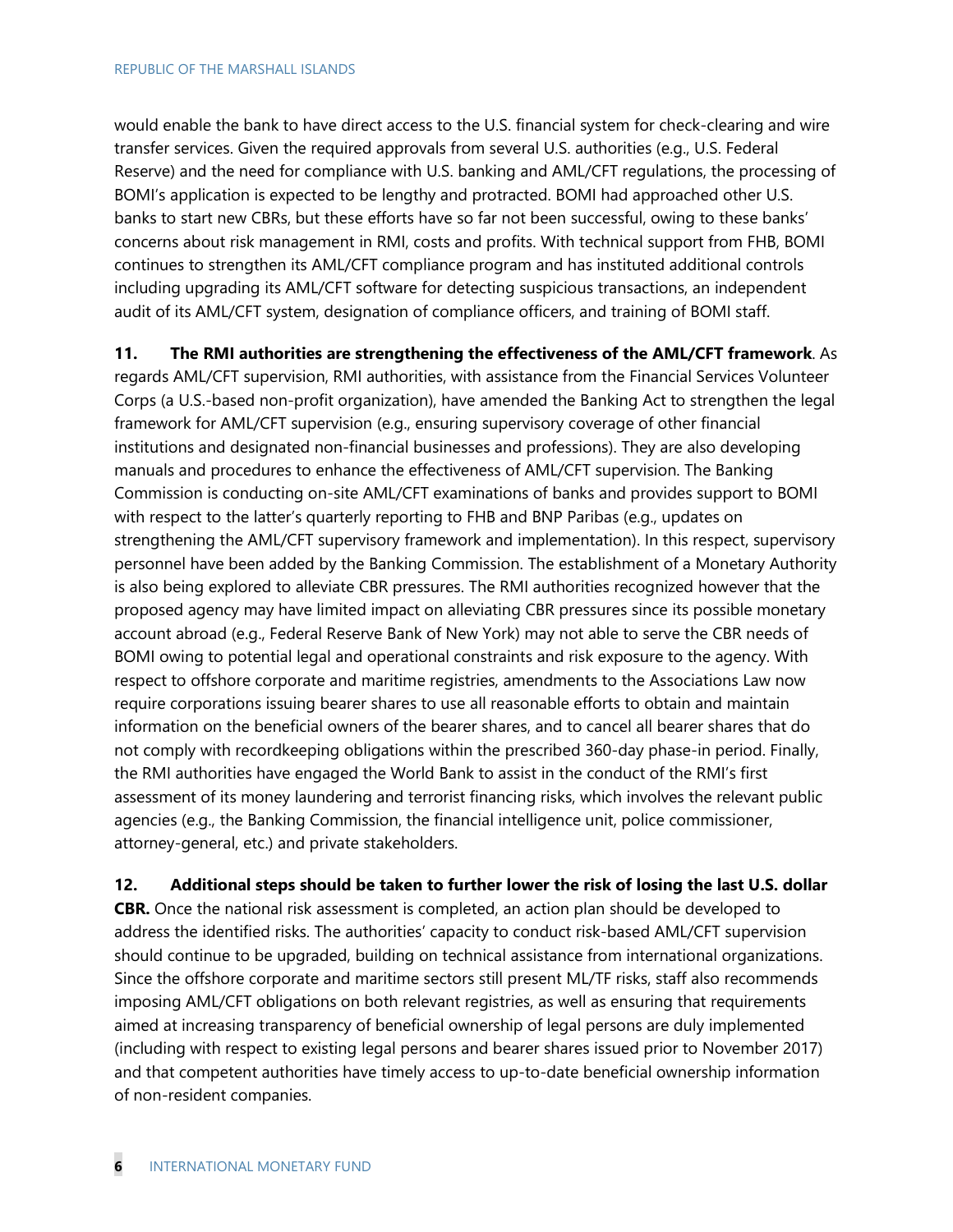# **THE SOV—RMI'S DECENTRALIZED DIGITAL CURRENCY**[1](#page-7-0)

*The Republic of the Marshall Islands (RMI) passed legislation to enable the issuance of a second legal tender in the form of a "decentralized digital currency based on blockchain technology", to be called the Sovereign, or SOV. A private sector third party designated by the RMI authorities is developing the software intended to support the SOV. At the time of drafting a number of questions on the practicalities and implications of the law remained unanswered. In staff's view, in the absence of clear mitigating measures, the macroeconomic and financial integrity risks associated with the SOV exceed the potential benefits. Staff has therefore recommended that the authorities seriously reconsider issuance of the SOV.*

#### **A. Introduction**

**1. In February 2018, the RMI Parliament passed the "Declaration and Issuance of the Sovereign Currency Act 2018"** (the "SOV Act" or the law). The intended purpose of the SOV Act is to lay the legal foundation for the issuance of a "digital decentralized currency," dubbed the Sovereign, or SOV. The SOV is to be based on blockchain technology, and the law declares it as legal tender in the RMI, in addition to the United States (U.S.) dollar. Pursuant to the law, the SOV will be issued by the Ministry of Finance and will be non-redeemable. It will be introduced via an initial coin offering (ICO), which the appointed organizer – a foreign start-up with limited financial sector experience – has been tasked to perform. The law also requires transparency over the identity of the users of the SOV (more specifically the encryption of identification information on the blockchain) but the scope and practicalities of the requirements remain to be established.

**2. The main purpose of the SOV's introduction is to generate revenue gains for the** 

**government.** The RMI is a small island country that faces risks from natural disasters and climate change, and is heavily reliant on external aid, mainly from the U.S. The RMI does not have a central bank to set monetary policy. The ability to generate revenue gains would be new, and derives from the country's ability to designate the SOV as legal tender for the purchase of goods and services within the RMI.<sup>[2](#page-7-1)</sup> The authorities envisaged that revenue gains from the issuance of the SOV will assist with the anticipated reduction of U.S. Compact grants after 202[3](#page-7-2).<sup>3</sup>

<span id="page-7-0"></span><sup>&</sup>lt;sup>1</sup> Prepared by Leni Hunter and Nadine Schwarz.

<span id="page-7-1"></span><sup>&</sup>lt;sup>2</sup> The concept of legal tender can vary across jurisdictions. As noted in He and others, 2016, "Currencies are given the status of legal tender under the state's legal framework, which generally entitles the debtor to discharge monetary obligations with the currency through its mandatory acceptance within the relevant jurisdiction."

<span id="page-7-2"></span><sup>&</sup>lt;sup>3</sup> RMI entered its "Compact of Free Association" with the US in 1986. The first financial package of the Compact lasted from 1986 to 2003, and in 2003 the Compact was renewed for a further 20 years. A Compact Trust Fund (CTF) was created to contribute to the long-term budgetary self-reliance of RMI after the expiry of Compact's financial provisions in 2023.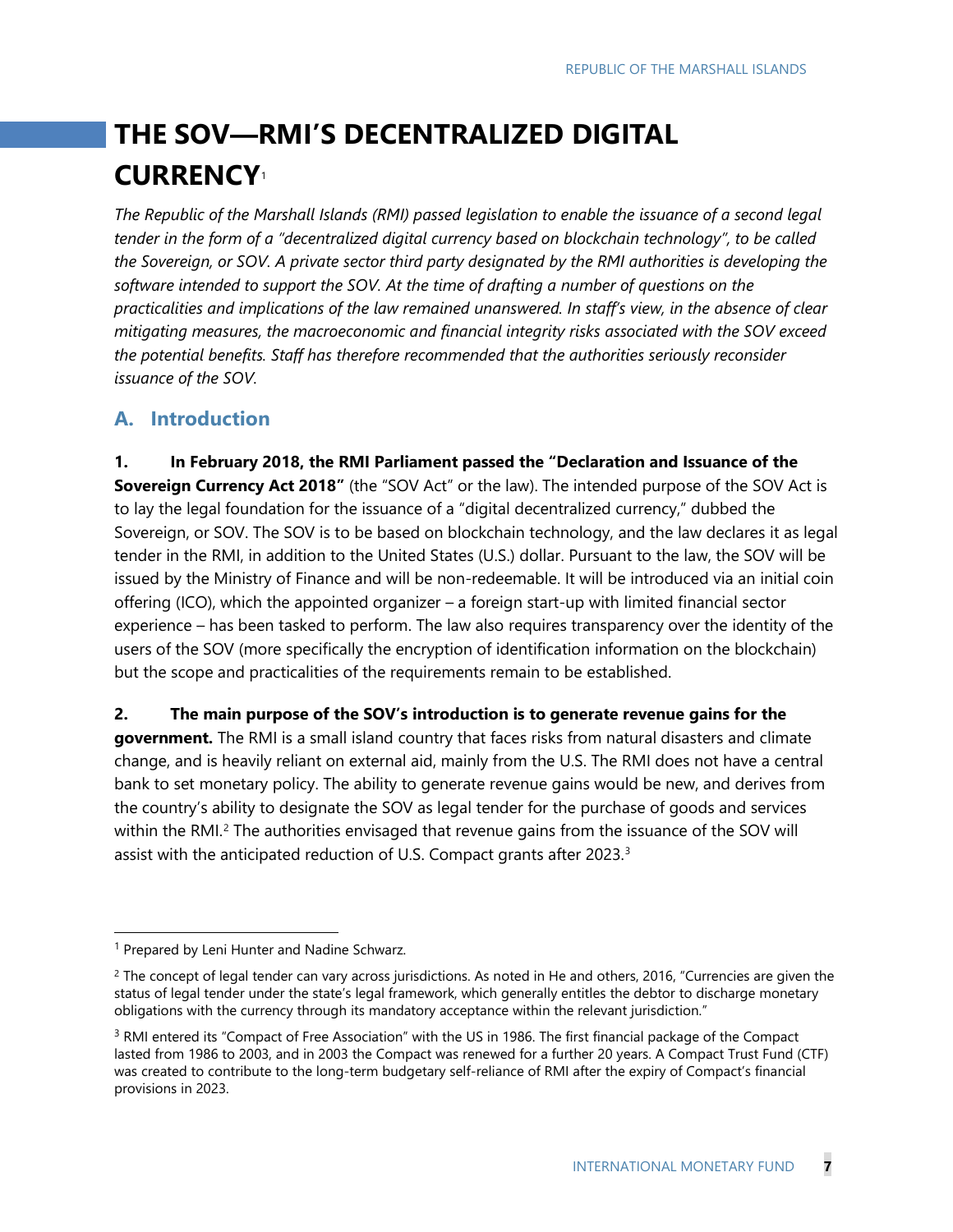#### **3. The issuance of the SOV would put the RMI into largely uncharted territory for financial**

**regulation and monetary policy.** The SOV Act was passed at a time when there is little certainty regarding the best regulatory approach to virtual currencies/crypto assets.<sup>[4](#page-8-0)</sup> Regulatory challenges are heightened due to virtual currencies/crypto assets' novelty and the speed with which they are evolving, as well as the current lack of global consensus on the appropriate regulatory approach. At the same time, the SOV puts the RMI at the frontier of crypto assets as legal tender. While perhaps less immediate than financial integrity risks, the monetary issues are likely to prove no less challenging in the medium term.

#### **4. The authorities have noted that the SOV would only be issued once the planned issuance and use of the SOV are deemed to comply with the FATF standard and U.S.**

**regulations**. The authorities also noted that the SOV would only be issued once its use in transactions in the U.S. financial system has been approved by the U.S. government (as in the case of other countries' fiat currencies). The authorities added that they would shift their focus to addressing challenges to macroeconomic management at later stage. Considering all of these preparations, they expected it would take few years to issue the SOV.

**5. This Selected Issues Paper provides further background on the SOV, and discusses the potential benefits and main risks that the SOV issuance raises for the RMI**. The purpose of this Paper is not to be exhaustive, considering that not all issues have been considered and addressed by the government. Rather, this Paper aims to provide a discussion of the most immediate challenges or concerns, in particular the potential financial integrity risks and challenges to macroeconomic management.

#### **B. Some Background on Privately Issued Virtual Currencies/Crypto Assets**

**6. Virtual currencies/ crypto assets can present important benefits.[5](#page-8-1)** They can enable fast and inexpensive financial transactions, while offering some of the convenience of cash. Moreover, the underlying technology of crypto-assets—distributed ledger technology, or DLT—could help financial markets function more efficiently, or aid the secure storage of important records such as medical records or land sales.

#### **7. Virtual currencies/crypto assets also raise new risks,[6](#page-8-2) notably risks of being misused for money laundering (ML), terrorist financing (TF) and other illegal activities.**[7](#page-8-3) This is in part due to their

<span id="page-8-0"></span> $4$  This paper refers to "virtual currencies/crypto assets" in keeping with the terminology used by the Financial Action Task Force in its most recent report to the G20 Ministers of Finance and Central Bank Governors [http://www.fatf](http://www.fatf-gafi.org/publications/fatfgeneral/documents/report-g20-fm-cbg-july-2018.html)[gafi.org/publications/fatfgeneral/documents/report-g20-fm-cbg-july-2018.html](http://www.fatf-gafi.org/publications/fatfgeneral/documents/report-g20-fm-cbg-july-2018.html)

<span id="page-8-1"></span><sup>&</sup>lt;sup>5</sup> See IMF Blog Christine Lagarde, April 2018, "An Even-Handed Approach to Crypto-Assets".

<span id="page-8-2"></span> $6$  See, amongst others, the March 18, 2018 Communique of the G20 Finance Ministers and Central Bank Governors, which notably indicates that "Crypto-assets do, however, raise issues with respect to consumer and investor protection, market integrity, tax evasion, money laundering and terrorist financing."

<span id="page-8-3"></span> $^7$  Examples of ML include the Liberty Reserve case – the Liberty Reserve was an online payment system that issued its own virtual currency and knowingly facilitated ML activities among criminals. In other examples, the Bitcoin and other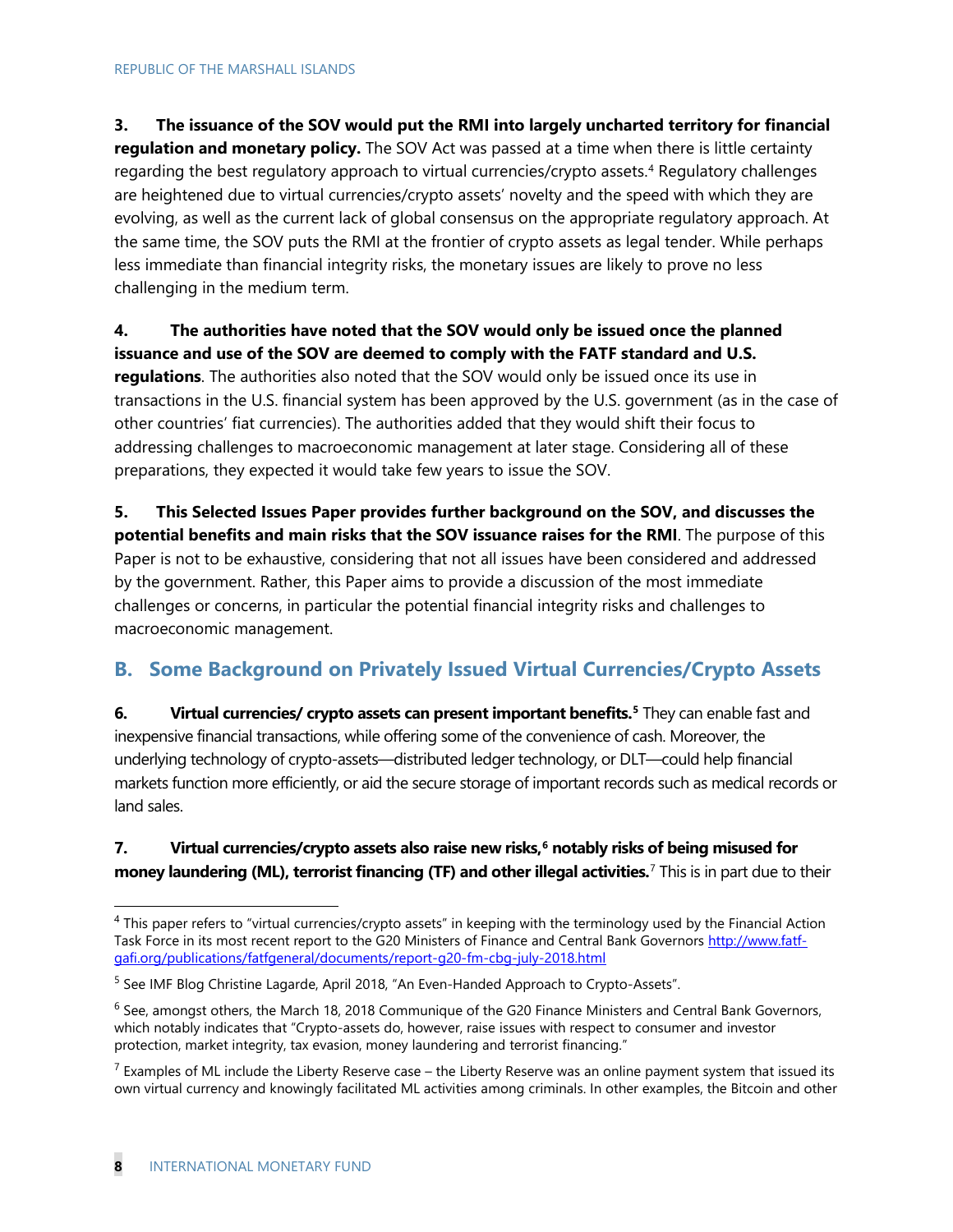varying degrees of anonymity or "pseudo-anonymity," decentralized nature, global reach, speed of transaction, and segmentation of services. These features enable users to execute both domestic and crossborder transactions swiftly, in relative secrecy, and, in many cases, without the presence of a regulated intermediary. They facilitate easy online access and global reach which make them attractive to move and store funds not only for legitimate purposes, but also for ML/TF purposes.<sup>[8](#page-9-0)</sup> Without effective implementation of appropriate AML/CFT measures, they therefore pose a threat to the integrity of financial systems (domestic and international). The range and level of risks vary greatly depending on the intrinsic characteristics of the virtual currency/crypto asset in question, the type of operating model, and the context (in the country of issuance and the country of use).

#### **8. There is currently no common approach to the AML/CFT regulation and risk mitigation of**

**virtual currencies/crypto assets: countries have taken different approaches** (see below). The Financial Action Task Force (FATF, the standard setter for AML/CFT)<sup>[9](#page-9-1)</sup> has been following the developments for some time. It has notably issued quidance<sup>[10](#page-9-2)</sup> in 2015 on the risk-based approach to virtual currencies,<sup>[11](#page-9-3)</sup> which focuses on the points of intersection that provide gateways to the regulated financial system, in particular convertible virtual currency exchangers. The FATF has several ongoing areas of work designed to encourage appropriate and consistent safeguards that will contribute to the mitigation of the ML/TF risks associated with virtual currencies/crypto assets while avoiding unnecessary barriers to legitimate use.<sup>12</sup>

#### **C. The SOV**

-

#### **9. The SOV is intended to be a "digital decentralized currency" based on blockchain**

**technology**."[13](#page-9-5) The concept of "digital decentralized currency" is not defined in the law but is generally understood to capture what the Fund and others have also referred to as crypto assets, i.e., "digital

<span id="page-9-4"></span><sup>12</sup> See July 2018 FATF Report to G20 Ministers of Finance and Central Bank Governors mentioned above.

<span id="page-9-5"></span> $13$  The SOV Act does not define "digital decentralized currency" but defines "blockchain" as "an open, distributed ledger that can record transactions between two parties efficiently and in a verifiable and permanent manner."

virtual currencies have been used to purchase illegal goods (such as in the Silk Road case), or used in "ransomware" attacks.

<span id="page-9-0"></span><sup>&</sup>lt;sup>8</sup> See FATF's June 2018 report to the G20.

<span id="page-9-1"></span><sup>&</sup>lt;sup>9</sup> The FATF's "International standards on combating money laundering and the financing of terrorism and proliferation: the FATF Recommendations" have been endorsed by the Fund as the relevant AML/CFT standard for the purposes of its work.

<span id="page-9-2"></span><sup>&</sup>lt;sup>10</sup> FATF, 2015, Guidance for a Risk-Based Approach to Virtual Currencie[s http://www.fatf](http://www.fatf-gafi.org/documents/riskbasedapproach/documents/guidance-rba-virtual-currencies.html?hf=10&b=0&s=desc(fatf_releasedate))[gafi.org/documents/riskbasedapproach/documents/guidance-rba-virtual](http://www.fatf-gafi.org/documents/riskbasedapproach/documents/guidance-rba-virtual-currencies.html?hf=10&b=0&s=desc(fatf_releasedate))[currencies.html?hf=10&b=0&s=desc\(fatf\\_releasedate\)](http://www.fatf-gafi.org/documents/riskbasedapproach/documents/guidance-rba-virtual-currencies.html?hf=10&b=0&s=desc(fatf_releasedate))

<span id="page-9-3"></span><sup>&</sup>lt;sup>11</sup> The FATF June 2014 report on "Virtual Currencies – Key Definitions and Potential AML/CFT Risks" defines a "virtual currency" as "a digital representation of value that can be digitally traded and functions as (1) a medium of exchange; and/or (2) a unit of account; and/or (3) a store of value, but does not have legal tender status (i.e., when tendered to a creditor, is a valid and legal offer of payment) in any jurisdiction. It is not issued nor guaranteed by any jurisdiction, and fulfils the above functions only by agreement within the community of users of the virtual currency. Virtual currency is distinguished from fiat currency (a.k.a. "real currency," "real money," or "national currency"), which is the coin and paper money of a country that is designated as its legal tender; circulates; and is customarily used and accepted as a medium of exchange in the issuing country. It is distinct from e-money, which is a digital representation of fiat currency used to electronically transfer value denominated in fiat currency. E-money is a digital transfer mechanism for fiat currency- i.e., it electronically transfers value that has legal tender status."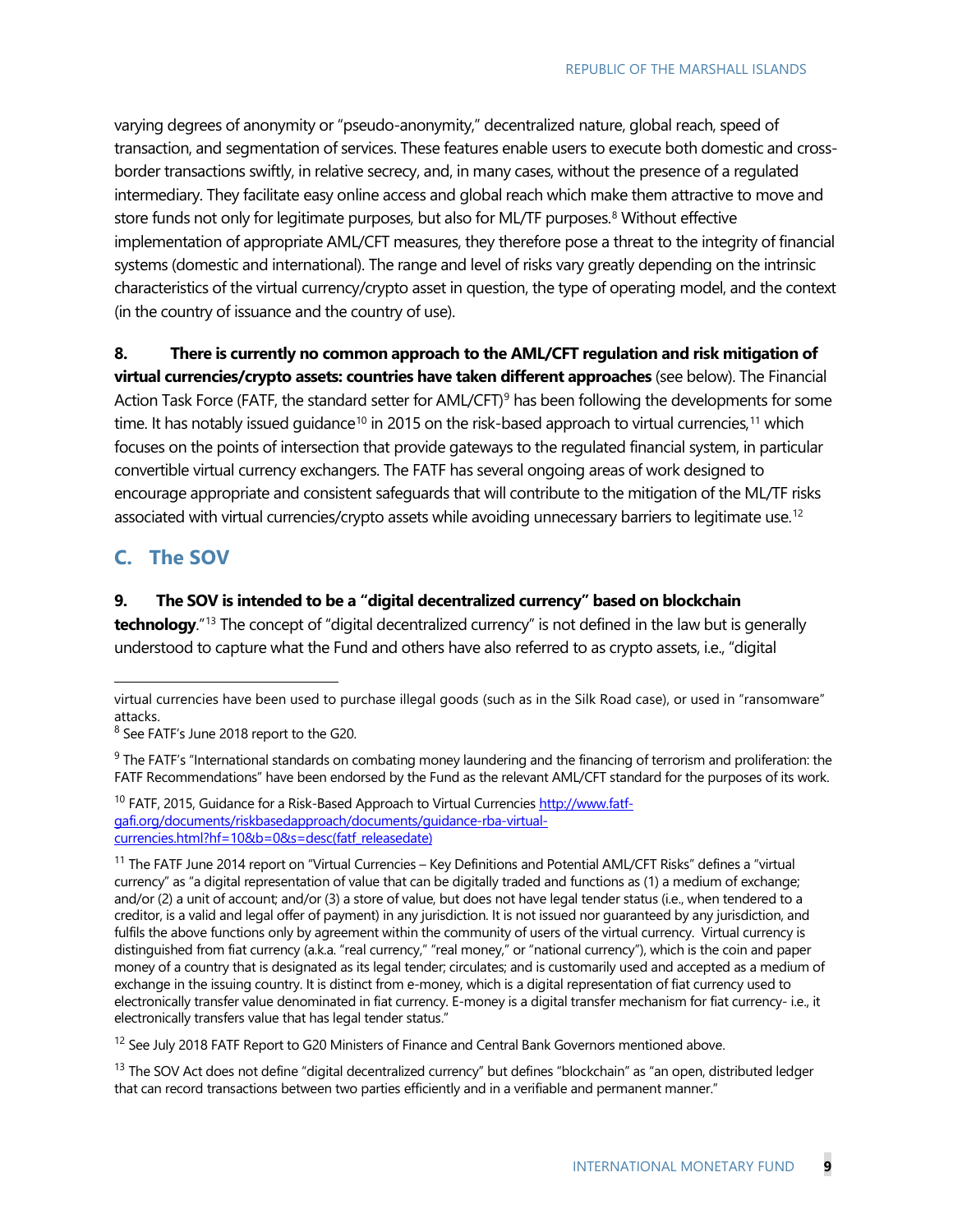representations of value, made possible by advances in cryptography and distributed ledger technology<sup>14</sup>," or more broadly as "virtual currencies/crypto assets." The intention is for the SOV, to be denominated in its own units of account and to be transferred peer-to-peer, without intermediary.

**10. The SOV is also intended to be the RMI's second legal tender, thereby raising problems of macroeconomic management under a dual currency system**. The law declares the SOV as legal tender of the RMI for all debts, public charges, taxes and dues. It also amends the General Fiscal Matters Act (which identifies the U.S. dollar as the RMI's legal tender) with the addition of a reference to the SOV as legal tender of the RMI alongside the U.S. dollar. It is worth noting that, in the case of the RMI, the designation of the U.S. dollar as the country's legal tender is also set in an international agreement, more specifically in the Compact of Free Association. Section 251 of Compact provides that, should the government of the RMI act to institute another currency, the terms of an appropriate currency transitional period shall be as agreed with the U.S. Government. At the time of drafting, the U.S. Government had not formally taken a position on the legal implications of the SOV Act under the Compact.

**11. The SOV is not equivalent to a central bank digital currency (CBDC)**. As noted by the Bank for International Settlements (BIS), CBDCs are not well defined but are *"envisioned by most to be a new form of central bank money. That is, a central bank liability, denominated in an existing unit of account, which serves both as a medium of exchange and a store of value."[15](#page-10-1)* Although the SOV is intended to be a form of digital currency, it will not be a CBDC because (1) it may not fulfill the functions of money (see below), (2) it will not be a central bank liability, and (3) a CBDC should be convertible at par with the cash and reserves used in the country, whereas there is no policy to ensure that the SOV is convertible at par for USD by the RMI authorities.

**12. The number of SOV units at issuance will be fixed at 24 million units, to be distributed equally between the RMI and the appointed organizer**. The SOV is to be issued by the Ministry of Finance and introduced via an initial coin offering (ICO),<sup>[16](#page-10-2)</sup> which will be performed by the appointed organizer. Prior to the ICO, the RMI will maintain 12 million SOV units, and 12 million SOV units will be for benefit of the appointed organizer. The appointed organizer will bear the costs necessary to issue the SOV and perform the ICO. During the ICO, the RMI will sell 6 million of their 12 million units. RMI's ICO proceeds (sale of 6 million SOV units) and RMI's remaining SOV units (6 million SOV units), will be allocated to various RMI trust funds (Figure 1). Each SOV unit will be divided by 100 sub-units.

<span id="page-10-0"></span> <sup>14</sup> He, 2018.

<span id="page-10-1"></span><sup>&</sup>lt;sup>15</sup> BIS, 2018, "Central Bank Digital Currencies".

<span id="page-10-2"></span> $16$  The SOV Act defines the ICO as "the process of issuing a new digital decentralized currency and offering to users worldwide."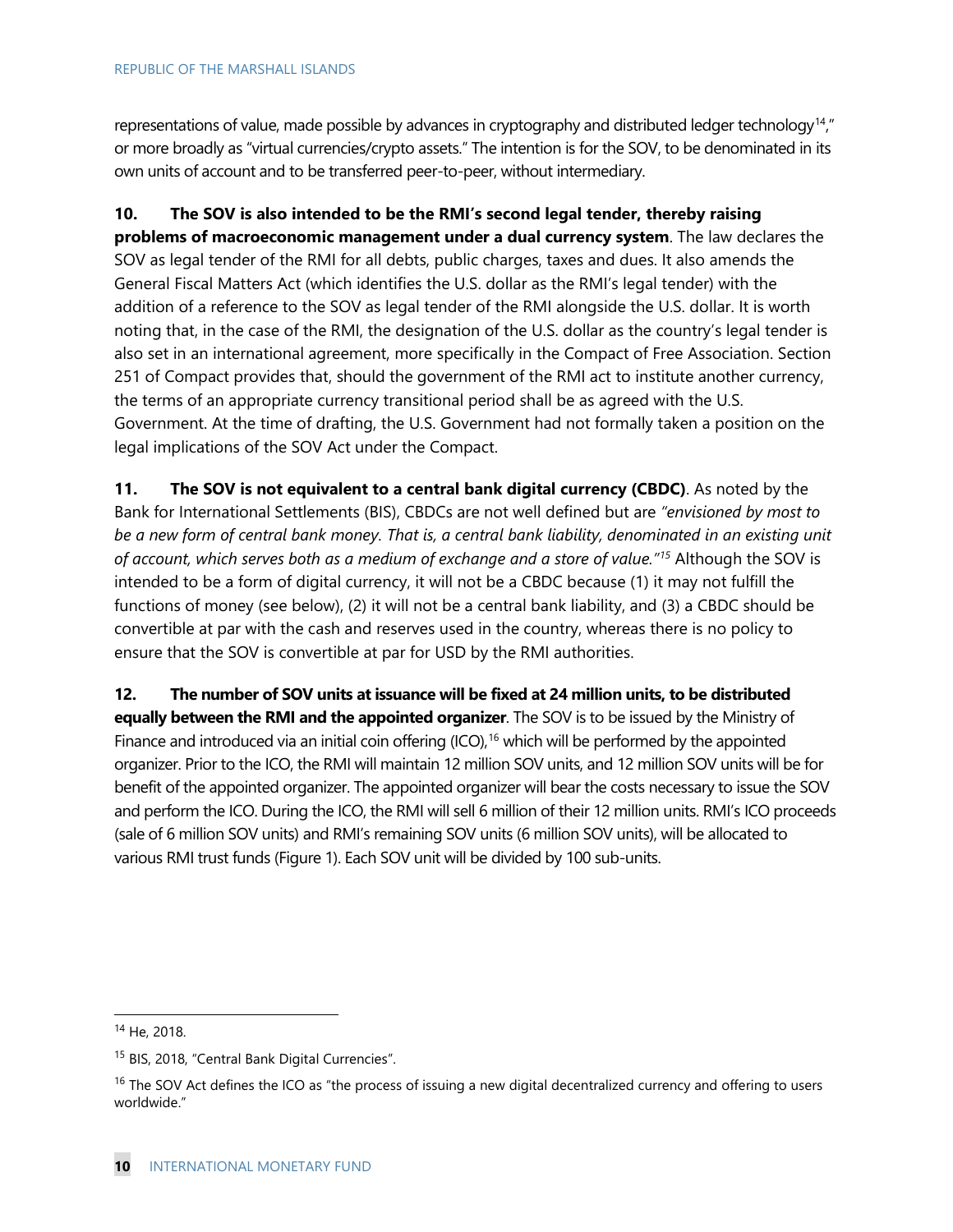|                                                                                                                                     | RMI: 6m SOV sold in ICO<br>RMI: remaining 6m SOV 1/ |                                                                              |                                                |                                                                            |
|-------------------------------------------------------------------------------------------------------------------------------------|-----------------------------------------------------|------------------------------------------------------------------------------|------------------------------------------------|----------------------------------------------------------------------------|
| Appointed organizer: 12m SOV<br>(Appointed organizer will bear all costs necessary to issue<br>the SOV issuance and peform the ICO) | <b>RMI National</b><br>Trust Fund 3m l              | <b>RMI Nuclear</b><br>Legacy Fund,<br>Healthcare<br>Fund 2.4m<br>GCF 0.6m 2/ | <b>RMI National</b><br><b>Trust Fund</b><br>3m | <b>RMI Resident-</b><br>Citizen SOV<br>Allocation<br>Fund 2.4m<br>GCF 0.6m |

1/ Distributed evenly over 5 years. 2/ GCF is the RMI Green Climate Fund.

**13. According to the law, the supply of SOV units will grow at 4 percent a year relative to the amount of SOV units in existence during the past year**. The new SOV units may, by decision of the Ministry of Finance and the appointed organizer, be distributed either pro-rata to all SOV owners on RMI Constitution Day at noon every year, or as mining fees to miners<sup>[17](#page-11-0)</sup> on the SOV blockchain. Discussions with the authorities and representatives from the appointed organizer indicated that the details of the mining process are still to be finalized.

**14. Following the ICO, RMI residents are supposed to be provided with the necessary means to hold, save, and conduct transactions with SOV**. Pursuant to the SOV Act, merchants in the RMI are supposed to be provided with access to a mobile and/or personal computer application with which they will be able to receive payments made with the SOV.

**15. An Oversight Committee has been established to monitor the issuance and trading in SOV.** Pursuant to the SOV Act, the AML provisions of the Banking Act (Part XIII) will apply to the ICO process and to any trading, conversion and transfer of SOV in the RMI. The Minister of Finance may, in addition and in order to ensure the safety and soundness of the licensed banks in the RMI, promulgate necessary regulations to ensure effective monitoring of the ICO process and trading in the SOV. During its March 5, 2018 meeting, the RMI Cabinet approved the establishment of Oversight Committee comprised of the Chief Secretary (Chairperson), Secretary of Finance, Banking and Postal Services (Vice Chairperson), Attorney General or designee, Banking Commission (or designee) and a private sector representative to be determined by the above-mentioned members. The Committee's mandate is to maintain overall oversight of the issuance and trading of the SOV; monitor the "pre-initial ICO and the ICO processes by maintaining contact with the appointed organizer, and accessing information contained on the blockchain; act as the conduit between the appointed organizer and the RMI Government; approve currency exchanges where the SOV will be traded; reporting suspicious transactions detected at the issuance and during the trading in SOV; and approve the appointment of attorneys, "KYC firms," and the audit firms, and other experts to assist the RMI in areas of need in connection with the SOV.

<span id="page-11-0"></span><sup>&</sup>lt;sup>17</sup> The SOV Act defines "miners" (rather than "mining") as "a validation of transaction in a blockchain-based digital currency network; successful miners obtain new currency as a reward."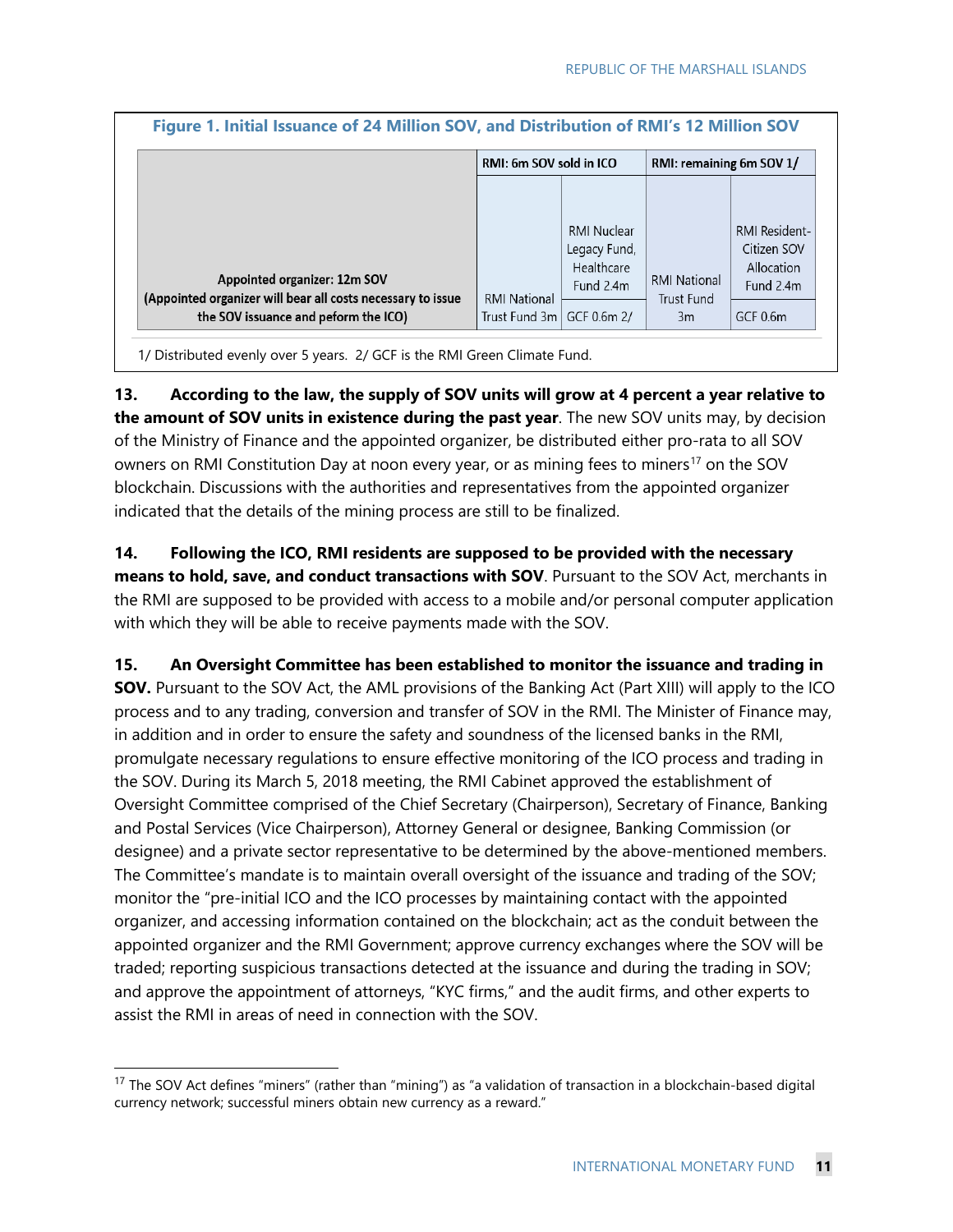**16. One of the key features of the SOV is its planned transparency – more specifically, the encryption on the blockchain of the users' identity.** Pursuant to the law, "all users of the SOV will be required to undergo standard know-your-customer (KYC) procedures and requirements as may be promulgated by the Banking Commissioner, and their identities encrypted on the blockchain." The purpose is to ensure greater transparency over transactions in SOV than in other virtual currencies/crypto assets, thus limiting the incentive for criminal misuse.

**17. The underlying technology for the SOV is currently being developed by the appointed organizer**. Work on the SOV protocol (i.e. the rules based on the blockchain technology that will support the SOV) is ongoing. It is reported that the intention is to develop a hybrid blockchain based on a permissioned protocol which requires users to authenticate a non-anonymous blockchain system that can operate within a regulated environment. Discussions with representatives of the appointed organizer highlighted that the protocol is still in the relatively early stages of development. The organizers are notably seeking financial support from potential investors to develop the technical design of the SOV. They are also seeking to identify key features of the SOV beyond the use of distributed ledger technology, including the interface with the traditional financial system. More specifically, they are seeking to strike the appropriate balance between protecting the users' privacy and abolishing secrecy. To this end, the appointed organizer is seeking the advice of a reputable law firm on the type of information that is required by the U.S. AML/CFT framework.

## **D. Some Considerations About the Potential Benefits of the SOV**

**18. SOV issuance may enable the RMI to generate revenue gains, to assist with fiscal adjustment.** The authorities intend that the SOV's legal tender status will bolster confidence in and demand for the SOV, and that this would in turn increase the value of the SOV, and, ultimately, provide a sound source of revenue. This new source of revenue would help adjust to reduced Compact grants, and to finance expenditures including social expenditures and RMI's response to climate change.

**19. Depending on its final configuration, the SOV could theoretically include other benefits generally associated with virtual currencies/crypto assets.** These could include greater speed and efficiency in making payments and transfers—particularly across borders (e.g. remittance flows).

## **E. Some Considerations About the Potential Risks and Challenges of the SOV**

#### **Financial Integrity risks**

**20. The SOV Act was adopted without prior assessment of the potential financial integrity risks associated with the SOV**. Pursuant to the AML/CFT standard, countries should identify, assess and mitigate the ML and TF risks that they face. This includes assessing and mitigating the risks that may arise in relation to the development of new products and new business practices, including new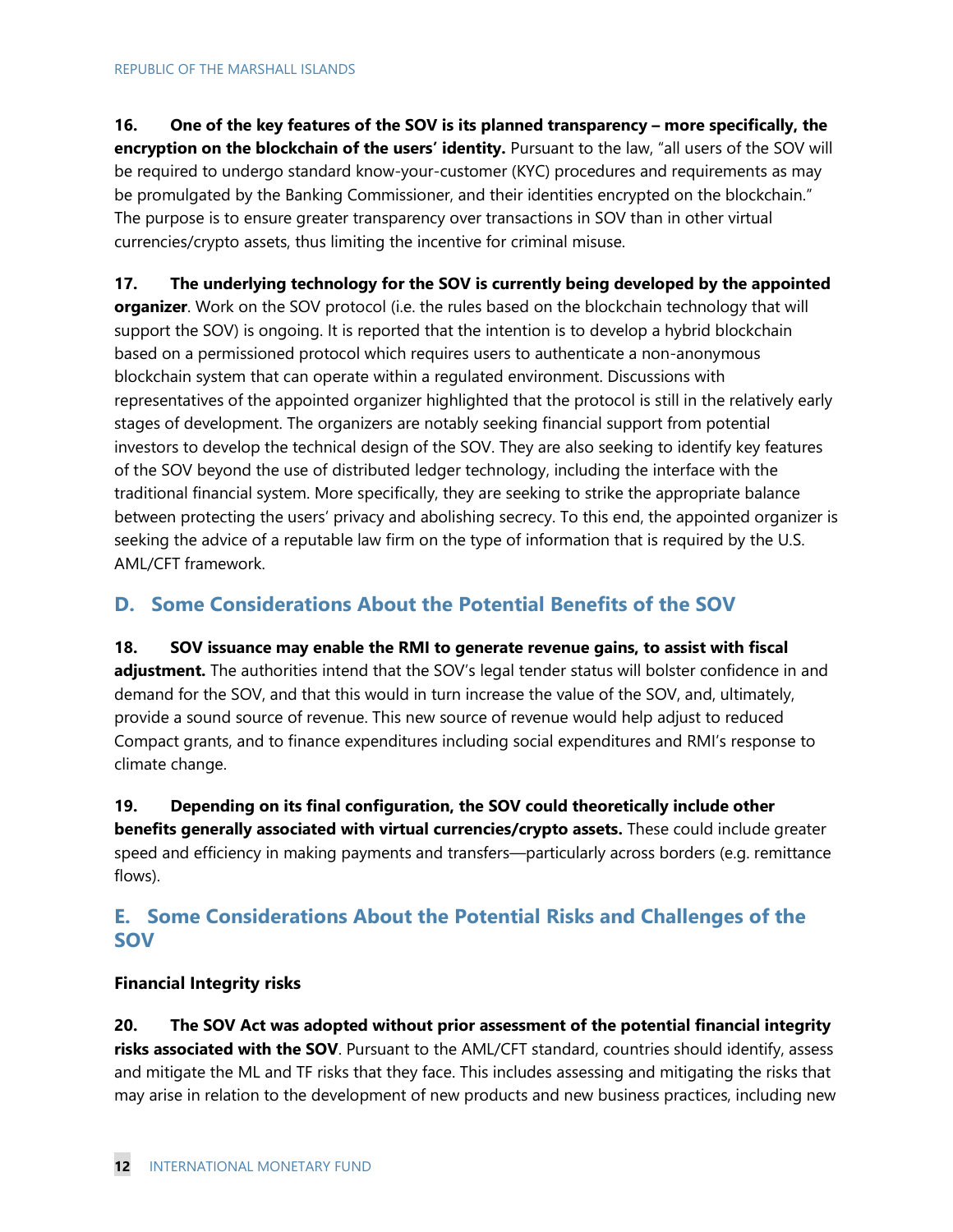delivery mechanisms, and to the use of new or developing technologies for both new and pre-existing products.<sup>[18](#page-13-0)</sup> The planned issuance of the SOV is the RMI authorities' initiative – the authorities should, therefore, have given due consideration to the potential ML/TF risks and their mitigation prior to the adoption of the enabling law, in particular considering the important financial integrity concerns that virtual currencies/crypto assets have raised.

## **21. There is a general recognition of the need to mitigate the risks that virtual currencies/crypto assets pose to financial integrity, but there is currently no common**

**AML/CFT regulatory approach to mitigate those risks**. According to a recent survey conducted by the FATF, the range of regulatory responses is broad: (i) Some countries have prohibited the use of all virtual currencies/crypto assets, or have prohibited financial institutions from dealing in virtual currencies/crypto-assets; (ii) Several countries apply anti-money laundering / countering the financing of terrorism regulations to virtual currency/crypto-assets (and the associated exchanges), for example by using existing AML/CFT laws and regulations governing money and value transfer services, banks, or other payment institutions, based on clarifications that these regulations apply to virtual currency/crypto-asset exchangers; (iii) Some countries do not specifically regulate virtual currencies/crypto-assets or exchanges dealing in them, but have broad-based requirements to report suspicious transactions, including those transactions related to virtual currencies/cryptoassets, and some go beyond regulated entities (i.e., applying suspicious activity reporting requirements to virtual currency/crypto-asset exchangers); (iv) Many countries are in the process of establishing law or regulations.<sup>[19](#page-13-1)</sup>

#### **22. This entails that the use of the SOV is likely to be exposed to very different regulatory**

**regimes.** The absence of a common approach to AML/CFT regulation of virtual currencies/crypto assets is relevant to the RMI for two main reasons: first, it entails that there is no defined standard or best practices to guide the authorities in the mitigation of the potential AML/CFT risks of the SOV; second, it also entails that, regardless of the regulatory approach taken within the RMI, it will likely be challenging to ensure that appropriate AML/CFT measures are also applied to the trading of the SOV abroad. The authorities indicated that their intention is for the SOV to be traded on preapproved exchange platforms only, and that they have tasked the Oversight Committee with the approval process. It is, however, unclear what the conditions for authorization will be, and how the RMI authorities will ensure that the foreign exchange platforms that they have approved for SOV trading are duly regulated and supervised for AML/CFT purposes. It is also unclear how they will address mining activities abroad.

**23. It is premature to conclude that the planned transparency of the SOV will adequately mitigate the risks of criminal misuse**. One of the features that make virtual currencies/crypto assets attractive to criminals is their anonymity, or "pseudo anonymity," i.e. the fact that in most cases, while it is possible to track transactions, it is generally more complicated (and at times close

<span id="page-13-0"></span><sup>&</sup>lt;sup>18</sup> See in particular FATF Recommendations 1 and 15.

<span id="page-13-1"></span><sup>&</sup>lt;sup>19</sup> FATF July 2018 Report to G20 Ministers of Finance and Central Bank Governors.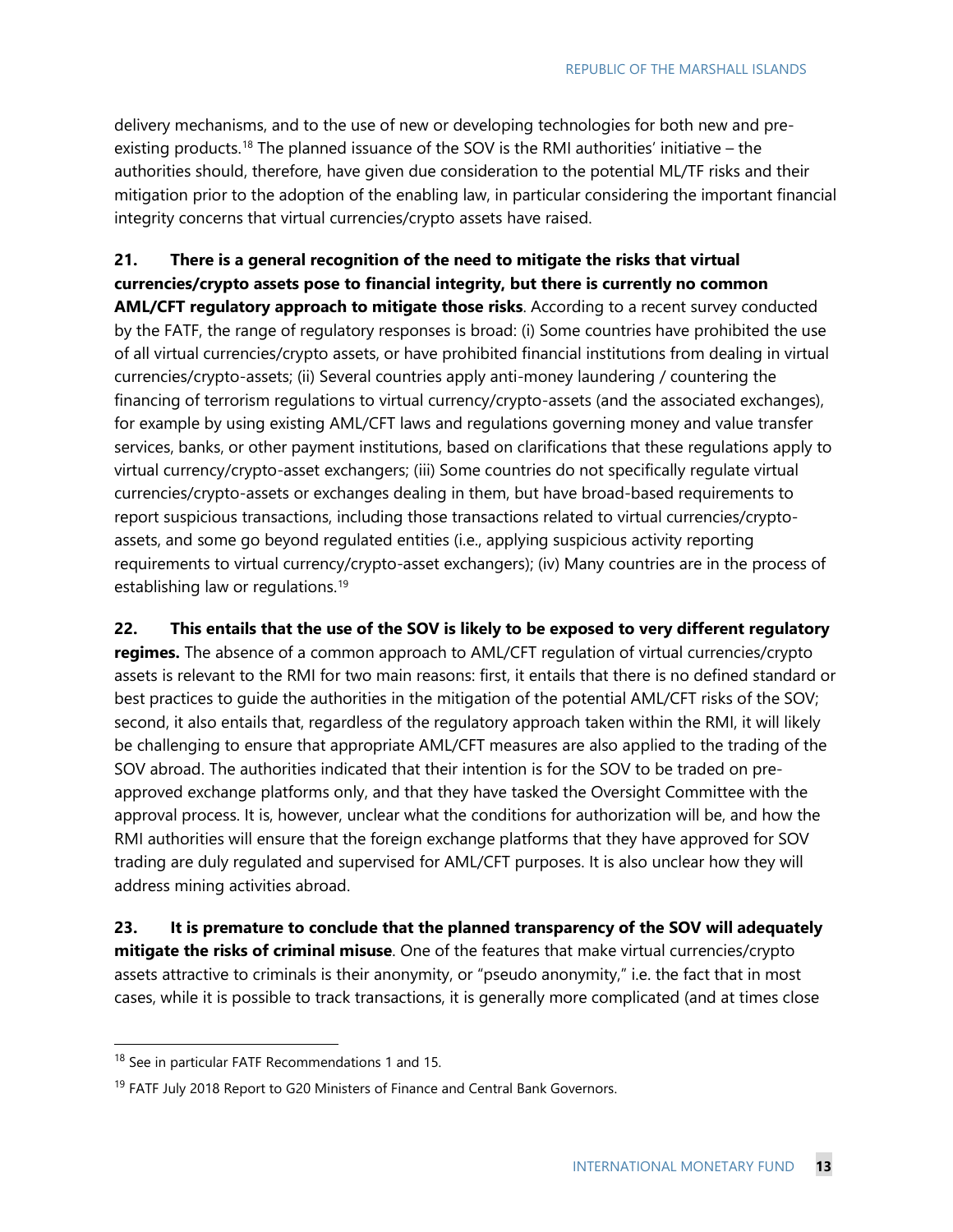to impossible) to identify the persons behind those transactions.<sup>[20](#page-14-0)</sup> The authorities' intention is precisely to overcome that obstacle: the requirement in the SOV Act to include, on the blockchain, the identity of all users is intended to render the SOV more transparent than other virtual currencies/crypto assets, and thus less attractive to those wishing to remain unknown and untraceable. At the time of drafting, however, no additional regulation or information was available on the extent and modalities of the anticipated customer due diligence measures ("standard KYC procedures") that would need to be taken to identify persons behind transactions. As a result, a number of key questions related to the planned transparency of the SOV remain unanswered. In particular,

• Who are the "users" of the SOV subject to identification?

The law refers to but does not define the "users" of the SOV. Based on discussions with the authorities and representatives of the appointed organizer, the notion of "user" appears to be generally understood to capture the persons behind the sender's private key but this remains to be confirmed. No consideration seems to have been given to beneficial owners of SOVs, and it is unclear whether miners will be included.

Who is expected to perform the customer due diligence?

The SOV Act does not specify who should undertake customer due diligence. It provides that digital currency exchanges in the RMI will be regulated for AML/CFT purposes,<sup>[21](#page-14-1)</sup> which could suggest that, at least domestically, RMI exchanges will be the ones in charge of the customer due diligence process. In principle, this would be in line with the FATF guidance. However, discussions with the authorities also indicated that a single foreign private sector firm would be tasked with the identification of users. It is unclear if this will be the case of all potential purchasers of the SOV or only those approaching the RMI's domestic exchange platforms. More generally, as mentioned above, it is unclear how the authorities will ensure that the trading of SOVs abroad is subject to adequate AML/CFT measures, including effective supervision or monitoring, and that the SOV is not traded on unauthorized platforms. Finally, it is not clear how the customer due diligence requirements are expected to apply in the context of SOV mining, and who will encrypt the information on the blockchain (e.g., the third party "identifier" or digital currency exchangers or individual users).

• What will be the exact scope and modalities of the customer due diligence requirements?

The authorities and representatives of the appointed organizer mentioned that the SOV protocol will provide transparency regarding the name of the users *and* the source of their funds, but only the

<span id="page-14-0"></span> $20$  Virtual currencies/crypto assets are not uniformly anonymous – there are varying degrees of anonymity depending on the type of virtual currency/crypto asset and on the use of privacy enhancing services.

<span id="page-14-1"></span><sup>&</sup>lt;sup>21</sup> The SOV Act provides that "digital currency exchanges in the RMI shall be regulated by the responsible government entity to ensure that they are licensed and regulated consistent with anti-money laundering requirements under the Banking Act."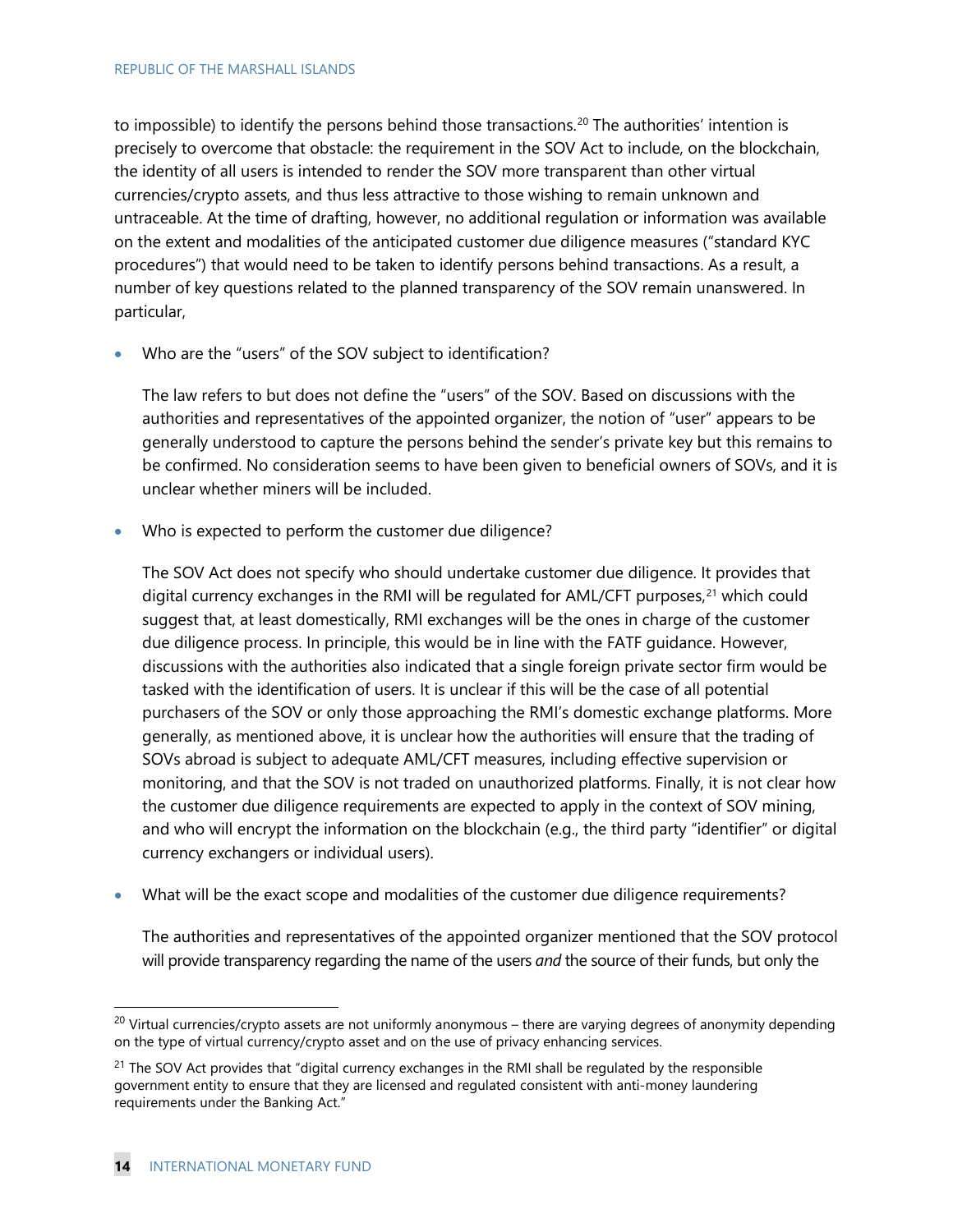first element appears to be considered. Pursuant to the SOV Act, the AML provisions in the Banking Act will apply to the ICO process and to the trading, conversion or transfer of the SOV in the RMI. These provisions notably include customer due diligence requirements for financial institutions and cash dealers, as well as reporting and record keeping requirements that are only broadly in line with the FATF standard. Discussions with representatives of the appointed organizer indicated that the intention is to enable identification of the user on the basis of governmental ID documents, proof of residency and possibly a fingerprint biometric marker (which is not currently envisaged in the Banking Act). Once the information is encrypted, it is not clear whether and how changes in the identified person's risk profile will be taken into account.

• What level of transparency will the blockchain provide?

The SOV Act provides that the users' "identities will be encrypted on the blockchain." Discussions with the authorities and representatives of the appointed organizers indicated, however, that this is still under consideration (see also following paragraph below). According to some, the receiver of SOVs will be able to see information on the identity of the last two senders. According to others, broader information will be visible to all. Regardless of how much information is eventually on the blockchain, the intention seems to be that all identification information will be accessible to the authorities including law enforcement under certain conditions that are, however, still to be determined.

• Who will be responsible for the encryption of the information on the blockchain?

The assumption so far seems to be that the encryption will be incumbent upon the appointed organizer at the time of issuance, and possibly of the exchangers thereafter, but this remains to be confirmed. It is unclear whether any identification information will need to be encrypted during the mining process.

**24. The answers to these questions, as well as the level of implementation of the transparency requirements will be key in establishing the extent to which the planned transparency will deter criminal misuse of the SOV**. While the RMI authorities will be responsible for ensuring compliance with the requirements in the RMI, they will have limited controls over the implementation of these requirements abroad. In addition, transparency in itself may not be sufficient.

**25. Little additional information is available**. It is, for example, unclear how and by whom compliance with customer due diligence and reporting obligations will be monitored. The SOV Act indicates that the "Legal Tender Committee shall ensure [the] KYC process and requirements are effectively applied at the ICO process." The recently established Oversight Committee seems to have overtaken that role and has been given a broader mandate: it has been tasked with a general mandate of overseeing the issuance and trading of the SOV (i.e. its oversight is not limited to the ICO process) as well as to report suspicious transactions. The modalities of that oversight are still to be established, and it is not clear how they would apply outside exchange platforms (e.g., in the case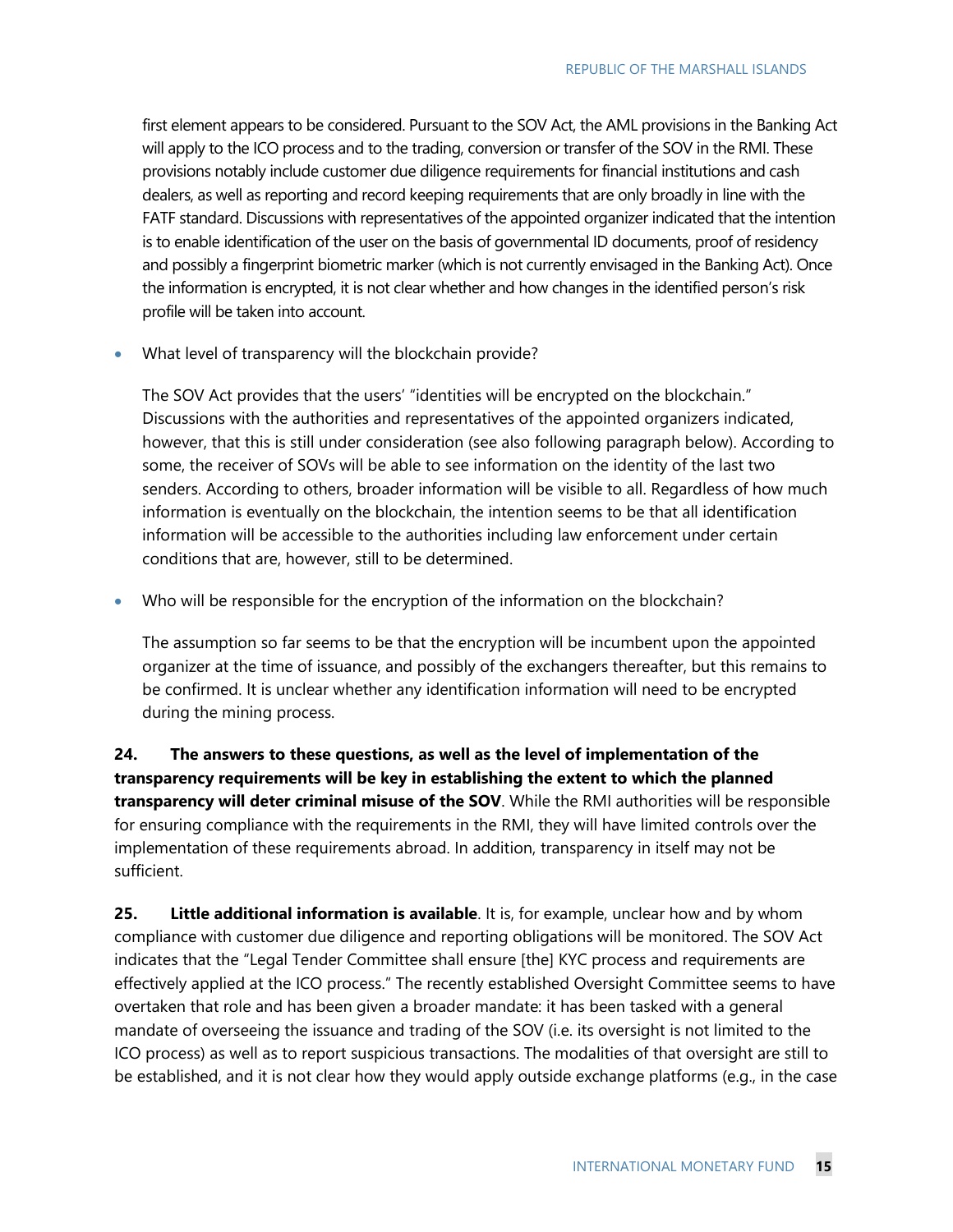of mining). Finally, as mentioned above, it is anticipated that most of the SOV trading will take place abroad, which potentially exposes the SOV to significant regulatory arbitrage.

**26. Transparency is only one element of an effective AML/CFT framework.** In addition to a clear identification process, effective mitigation of the risk of criminal misuse of the SOV will require the backing of an effective AML/CFT framework. The effectiveness of the RMI's framework has not yet been assessed. The RMI's last AML/CFT assessment was conducted in late 2010, with the assessment report being adopted in July 2011.[22](#page-16-0) Overall, the RMI was found to have reasonably sound AML/CFT measures in place, but the assessment also noted that some technical and implementation deficiencies remained.<sup>[23](#page-16-1)</sup> The next assessment is tentatively scheduled to take place in October 2020, and will notably establish the extent to which the RMI is effective in addressing its ML/TF risks. High effectiveness ratings require adequate proof that the AML/CFT framework is being applied and that it is achieving a series of eleven predetermined outcomes set in the assessment methodology. These outcomes cover a range of elements in addition to effective implementation of customer due diligence measures and reporting of suspicious transactions.<sup>[24](#page-16-2)</sup> In the case of the SOV, the RMI should also be attuned to the risks, to its domestic financial system, that may result from the use and trading of the SOV abroad, and be able to establish that it is adequately mitigating those risks.

**27. As a result of the risks associated with digital currencies/crypto assets and of the lack of clear mitigating measures for the SOV, the enactment of the law has increased pressure on the RMI's remaining U.S. CBR**. While the CBR currently remains in place, it is not clear that this will still be the case once the SOV is issued (see relevant SIP).

#### **Challenges to Macroeconomic Management**

**28. Even as legal tender, the SOV may not become money, as it may not fulfill all the functions of money.[25](#page-16-3)** The ability of SOV to function as a medium of exchange is unclear,

<span id="page-16-1"></span> $^{23}$  The deficiencies identified pertained to elements of the ML and TF offenses; mechanisms for freezing TF funds without delay and domestic designation; controls on movement of cash across borders; supervision of non-bank financial institutions and cash dealers; and implementation of the FATF standards amongst the designated nonfinancial businesses and professions (DNFBPs), in particular company service providers. The assessors also found that the ML/TF risks in the RMI derived mainly from its offshore company registration sector. [http://www.apgml.org/members-and-observers/members/member-documents.aspx?m=38e5eb19-a643-4bfd-bf13-](http://www.apgml.org/members-and-observers/members/member-documents.aspx?m=38e5eb19-a643-4bfd-bf13-15838814df87) [15838814df87](http://www.apgml.org/members-and-observers/members/member-documents.aspx?m=38e5eb19-a643-4bfd-bf13-15838814df87)

<span id="page-16-0"></span><sup>&</sup>lt;sup>22</sup> The assessment was conducted by the Asia/Pacific Group on Money Laundering, the FATF-style regional body of which the RMI is a member.

<span id="page-16-2"></span><sup>&</sup>lt;sup>24</sup> Examples of additional outcomes of an effective AML/CFT system include: legal persons and arrangements are prevented from misuse for ML/TF, and information on their beneficial ownership is available to competent authorities without impediment; ML offenses and activities are investigated and offenders are prosecuted and subject to effective, proportionate and dissuasive sanctions.

<span id="page-16-3"></span><sup>&</sup>lt;sup>25</sup> Money is commonly defined by way of its functions. These are: (1) medium of exchange, (2) store of value, (3) unit of account. A fourth function, standard of deferred payment, may also be added. See IMF, 2000, "Monetary and Financial Statistics Manual" pp 57,58. In addition, whether an asset is used as money depends on factors including general acceptability, stability of value, liquidity and acceptability, and long-term stability of supply. See Ariyoshi, 2017.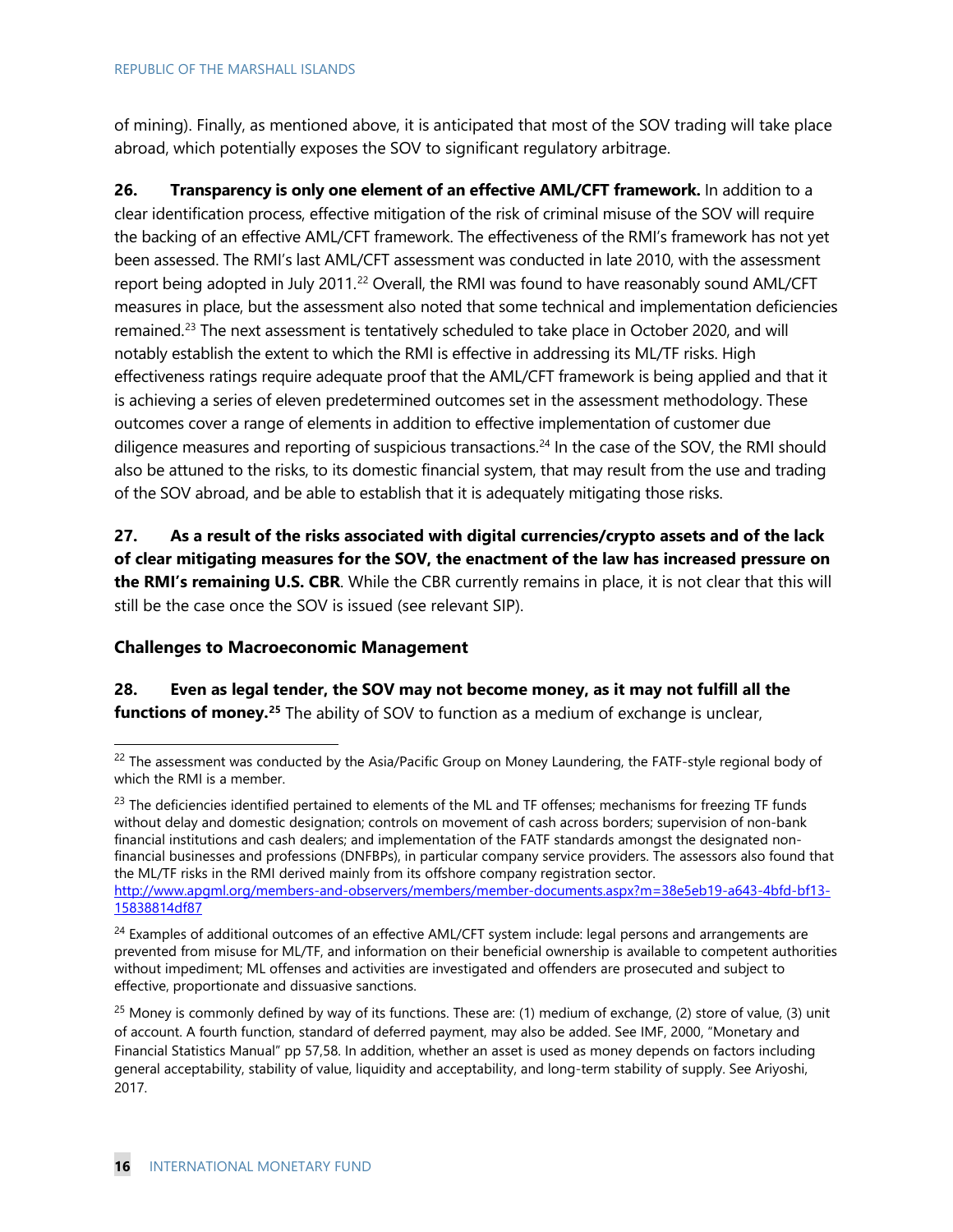particularly as limited telecommunication infrastructure will likely be an obstacle to the SOV becoming a widely-used medium of exchange for some time. The SOV's use as a store of value will depend on its stability: elevated exchange rate volatility will make the SOV less attractive as a store of value. In addition, general acceptability of the SOV would require stability of a sufficient degree to ensure that trust in the SOV's value is preserved.<sup>[26](#page-17-0)</sup> There does not appear to be an intention to price goods and services in SOV, or to use the SOV as a unit of account in RMI.<sup>[27](#page-17-1)</sup>

**29. Regardless of whether it fulfills the functions of money, the SOV will affect monetary conditions and pose challenges to macroeconomic and liquidity management.** As a crypto asset and an international currency, the SOV may be subject to large volatility in its exchange rates.<sup>[28](#page-17-2)</sup> High volatility in the SOV exchange rate could pose significant monetary and financial stability risks to the RMI, particularly given SOV's status as legal tender.<sup>[29](#page-17-3)</sup> For example, episodes of strong SOV appreciation (depreciation) would increase (lower) the wealth and purchasing power of SOV holders, affecting demand for goods and assets in RMI, with potentially large consequences for inflation and asset prices. Instability in the value of the SOV will likely be most relevant for residents, who can easily buy goods or other assets locally. However, expenditure of foreign-held SOV within RMI could independently pose additional risks to inflation and asset prices, depending on the convertibility of the SOV and the capital flow regime. At present there is no exchange rate policy, and no policy mechanism for the authorities to ensure convertibility of SOV to other currencies. If SOV is not easily convertible to other currencies/assets, then foreigners may be encouraged to spend SOV within the RMI, depending on how readily they can move SOV into and out of the RMI.

**30. The SOV would introduce risks of currency mismatch, and liquidity risk.** SOV volatility would affect the balance sheets of all RMI agents with SOV exposure, including the government, banks, households and firms. For example, if government received tax revenue in SOV, and the SOV subsequently depreciated, the USD value of the government's revenue collection would fall. Alternatively, if a bank received debt servicing payments in SOV, and SOV subsequently depreciated, the net value of the banks' assets would be reduced. Any agent that received SOV payments against USD denominated liabilities would face risks of currency mismatch: that is, currency movements that cause the value of revenue and assets to fall relative to the value of payments and liabilities. In addition, as the SOV can be used to settle debts and taxes, the government and the local bank could face U.S. dollar liquidity risks under currency convertibility. The currency mismatch and liquidity risks could be offset to the extent that agents can both receive and make payments in SOV. However, while for example, the law obliges the government to receive tax payments in SOV, there may be

<span id="page-17-0"></span><sup>&</sup>lt;sup>26</sup> The value of fiat currencies is anchored by legal tender status and monetary policy, as noted in He, 2018.

<span id="page-17-1"></span><sup>&</sup>lt;sup>27</sup> Staff's current understanding is that government taxes, fees and charges would continue to be denominated in U.S. dollars.

<span id="page-17-2"></span><sup>28</sup> See IMF, 2018, "Global Financial Stability Report: A Bumpy Road Ahead"*,* Chapter 1. As noted by He, 2018, "the value of crypto assets rests solely on the expectation that others will also value and use them. Since valuation is largely based on beliefs that are not well anchored, price volatility has been high.".

<span id="page-17-3"></span><sup>&</sup>lt;sup>29</sup> Crypto-assets do not necessarily create significant financial stability risk: a small footprint has been one reason for assessments of low financial stability risks from crypto-assets in other contexts (Lagarde, 2018).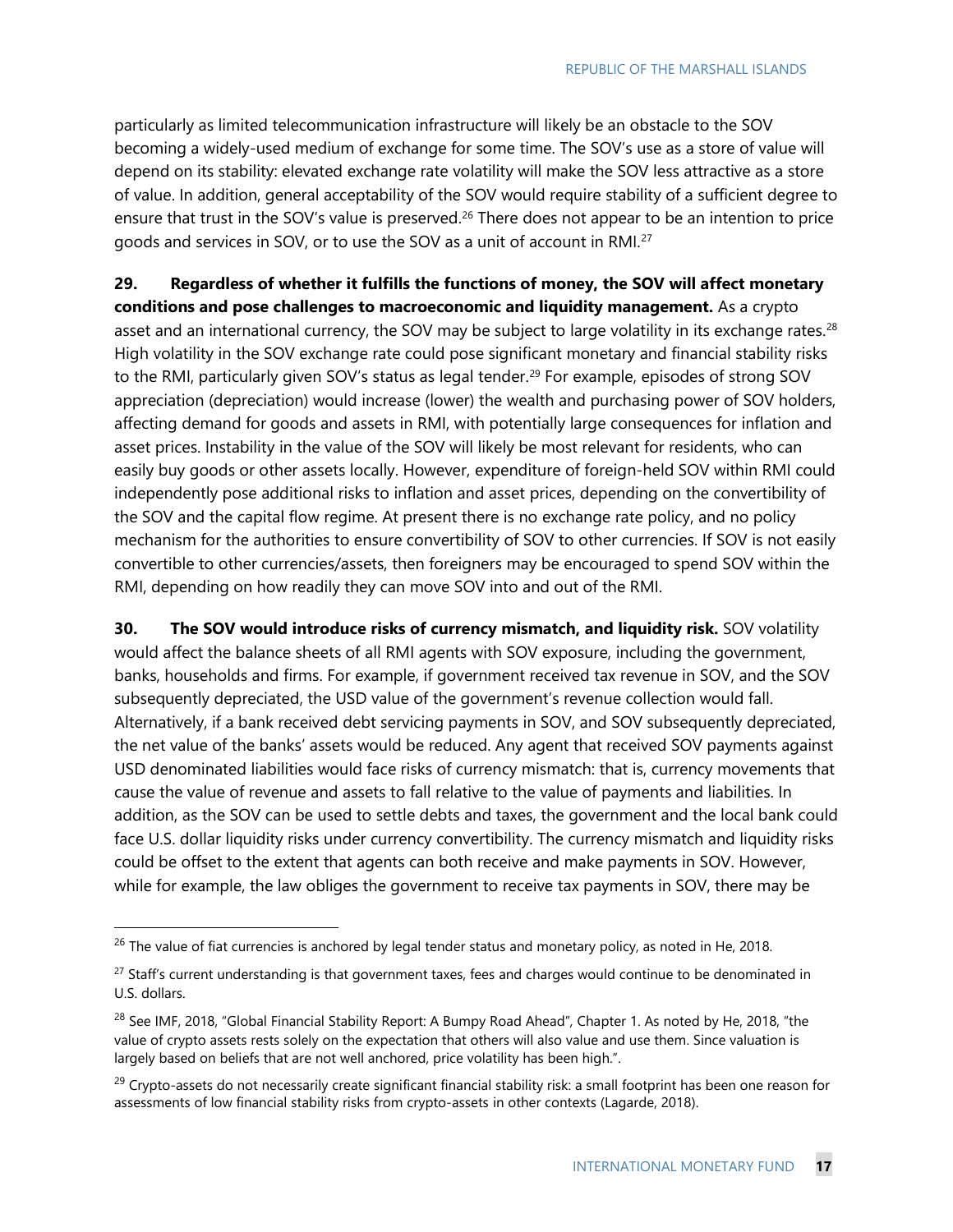practical barriers to making government payments SOV (such as infrastructure limitations, as noted above).

**31. Uncertainty about a monetary policy framework elevates the risks of monetary** 

instability. The 4 percent annual growth rule of the SOV supply was stipulated in the SOV Act as it is expected to help stabilize the value of the SOV and achieve monetary stability. If implemented as allowed for in the SOV Act, the 4 percent growth rule would increase SOV supply, but without necessarily being appropriate for RMIs economic conditions at any point in time. However, the authorities noted that the appointed organizer will develop a separate stability mechanism, which will automatically adjust the SOV supply to prevent excessive price volatilities.

**32. A high SOV price would boost potential revenue gains, but would imply greater risk of monetary instability.** The law allows for 2.4 million SOV units to be vested annually in the Resident-Citizen Allocation Fund, at a rate of 20 percent per year over 5 years. If the SOV in the Resident-Citizen Allocation Fund was distributed to the public immediately on being vested, it could represent a sizable monetary expansion akin to "helicopter money" depending on the SOV exchange rate.<sup>[30](#page-18-0)</sup> For example, if the SOV price successfully reached the ICO target of \$50, there could be a transfer to households of about 11 percent of GDP per year over the next five years.<sup>[31](#page-18-1)</sup> The implied transfer of purchasing power could require a sizable reduction in other government spending to prevent an unsustainable increase in aggregate demand. On the other hand, if the SOV price was low, or if SOV were retained in the trust funds, the impact on monetary conditions could be more limited.

#### **Other Risks and Challenges**

**33. The SOV arrangement creates risk of strong third-party dependencies for RMI, including the potential outsourcing of core functions such as monetary policy.** The government will delegate the issuance and initial management of the SOV to a third party. While the third party will bear the costs of launching the SOV, it will also receive half of the initial SOV issuance. The dual role of issuer and private investor may create the appearance of a conflict of interest that a central bank would not have. The SOV arrangement creates risk of strong third-party dependencies for the RMI, including the potential outsourcing of core functions such as monetary policy that are typically sovereign concerns.

**34. Like other virtual currencies/crypto assets, the SOV would face cyber risks which, at the moment, do not appear to be mitigated.** Control over the SOV and cybersecurity will be key to the success of the SOV. Considering the legal status of the SOV and the fact that half of the SOV at issuance will be allocated to the RMI population (directly or indirectly, through the allocation to various trust funds), ensuring the security of the protocol will be crucial. As indicated above,

<span id="page-18-0"></span><sup>&</sup>lt;sup>30</sup> The SOV Act does not specify when SOV units held in the Resident-Citizen Allocation Fund will be distributed to the public.

<span id="page-18-1"></span> $31$  As 20 percent of 2.4 million SOV is 0.48 million SOV units, which at \$50 each would amount to \$24 million, or roughly 11 percent of 2018 GDP.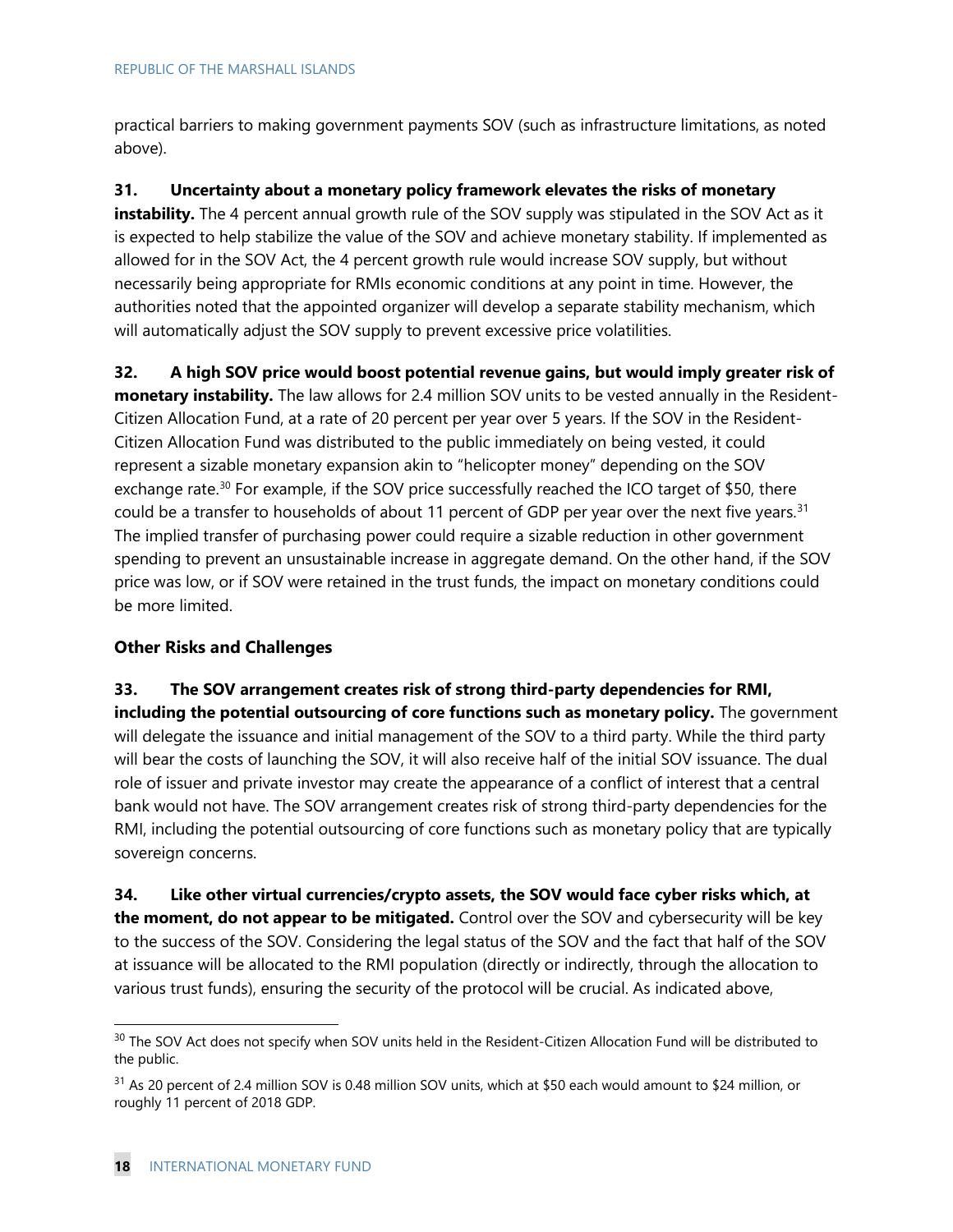however, the development (and future maintenance) of the SOV protocol has been entirely delegated to the appointed organizer – the authorities have no control over the protocol and its development. They have no means of ensuring that it is safe.

#### **35. This exposes the RMI government to risks, the legal consequences of which are**

**unclear.** In addition to the lack of control over the SOV, little consideration has been given to the legal consequences of a potential breach of the protocol. For example, it is not clear whether the RMI population – who, pursuant to the law, is entitled to a share of the SOVs – will have a right of recourse if the SOVs are stolen prior to distribution. Also, little consideration appears to have been given to other aspects of the use of the SOV, such as whether it will be available for loan transactions.

**36. The issuance of the SOV would also present reputational risk to the RMI.** The intention is that the SOV would have a first-mover advantage over other attempts to establish a crypto asset as legal tender. However, assuming that the issues discussed above are resolved and the SOV is accepted in foreign jurisdictions, there is no guarantee that any first-mover advantage would accrue to SOV as other virtual currencies are developed. Moreover, the risks involved affect the RMI's reputation for having a sound regulatory environment, with potential consequences for the ease with which financial intermediaries may operate within the RMI.

#### **F. Conclusion**

**37. Considering the significant risks and challenges, staff recommends that the authorities seriously reconsider the issuance of the SOV as legal tender.** Given the absence of a common regulatory approach to virtual currencies/crypto assets worldwide, the SOV will be exposed to significant regulatory arbitrage. Unless strong AML/CFT measures are implemented, the issuance of the SOV will expose the RMI's financial system and economy to potentially significant ML and TF risks, and will elevate the already high risks of losing the last U.S. dollar CBR. The SOV issuance in the absence of a monetary policy framework could also pose significant challenges to macroeconomic management. Finally, limited capacity and infrastructure within the RMI could be an important practical obstacle to the success of the SOV. As a result, the potential benefits from revenue gains appear considerably smaller than the potential costs arising from economic, AML/CFT, reputational, governance and legal risks.